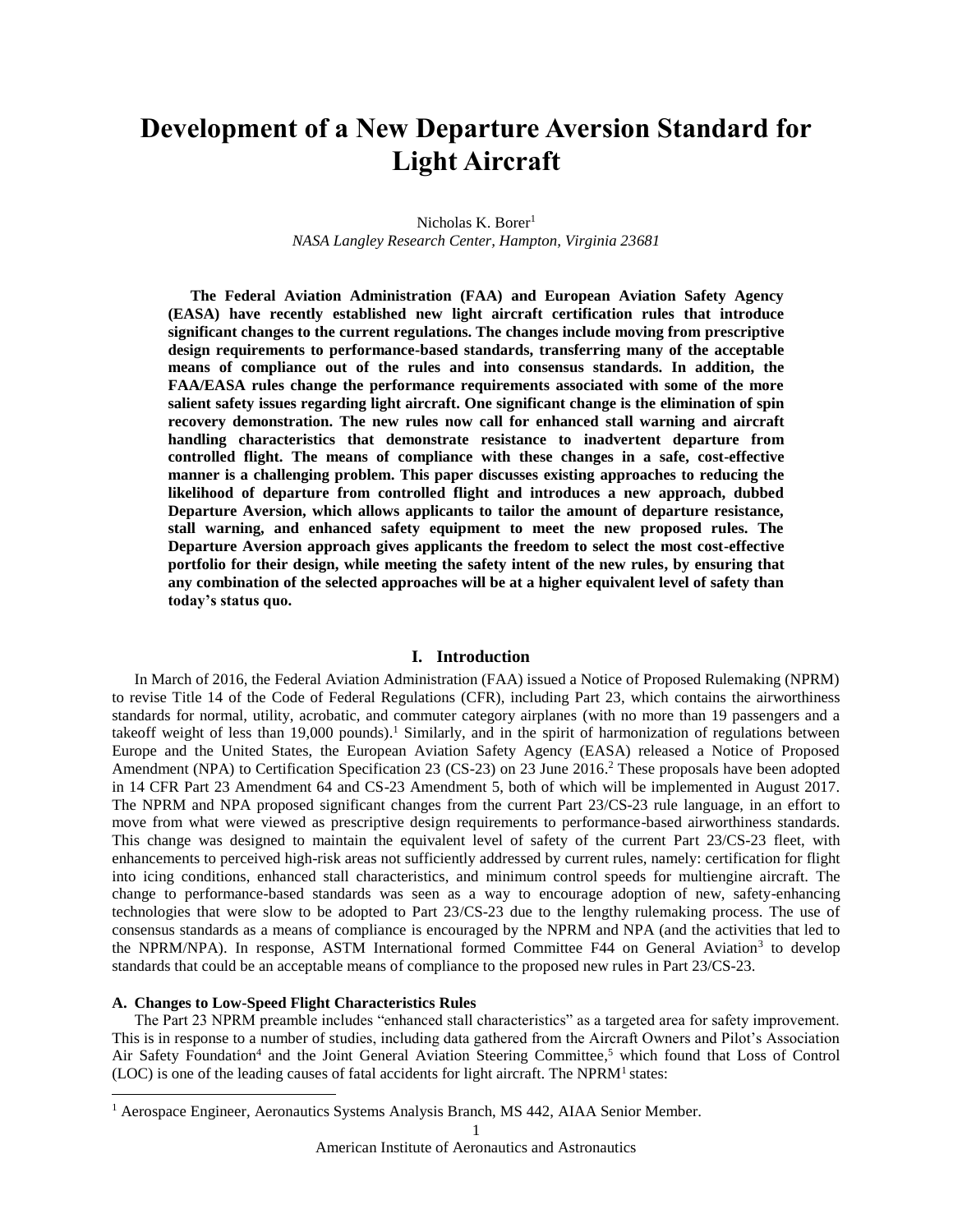The proposed requirements would also include new enhanced standards for resistance to departure from controlled flight. Recognizing that the largest number of fatal accidents for part 23 airplanes results from LOC in flight, the FAA proposes to update certification standards to address these risks. LOC happens when an airplane enters a flight regime outside its normal flight envelope or performance capabilities and develops into a stall or spin, an event that can surprise the pilot. A pilot's lack of awareness of the state of the airplane in flight and the airplane's low-speed handling characteristics are the main causal factors of LOC accidents. Furthermore, stall and departure accidents are generally fatal because an airplane is often too low to the ground for the pilot to recover. Improving safety that reduces stall and LOC accidents would save lives. The FAA is therefore proposing new rules for stall characteristics and stall warnings that would result in airplane designs more resistant to inadvertently departing controlled flight*.*

Previously, aircraft certified under Part 23 could depart controlled flight in the form of a spin, if the aircraft exhibited acceptable recovery characteristics. The FAA indicates that it no longer believes the design of spin-capable (but recoverable) aircraft is prudent for aircraft other than those approved for aerobatics. Per the NPRM<sup>[1](#page-15-0)</sup>:

The FAA also proposes new requirements in §23.215\* for airplane stall characteristics and stall warning that would result in airplane designs more resistant to inadvertently stalling and departing controlled flight. These proposed requirements would increase the level of safety over the current requirements. At the same time, the FAA proposes to eliminate the spin recovery requirement in the current rules for normal category airplanes. The FAA believes the spin recovery requirement is unnecessary for normal category airplanes because the vast majority of inadvertent stalls leading to spin entry occur below a safe altitude for spin recovery. However, airplanes certificated for aerobatics would still have to meet spin recovery requirements.

In the final bid to improve low-speed flight characteristics (and reduce the onset of LOC accidents), the FAA proposes enhanced awareness mechanisms when the aircraft is close to stall. The NPR[M](#page-15-0)<sup>1</sup> states:

The FAA also proposes to address pilot stall awareness by requiring warnings that are more effective and by allowing new approaches to improve pilot awareness of stall margins. These warnings could be as simple as angle of attack or energy awareness presentations, or sophisticated envelope protection systems that add a forward force to the pilot's controls as the airplane speed and attitude approach stall.

Overall, the NPRM consolidates the current regulations of §23.201 and §23.203 (stall characteristics), §23.207 (stall warning), and §23.221 (spins). The 14 CFR Part 23 Amendment 64 rule language drops many of the prescriptive methods and means of compliance and focuses on functional performance characteristics. The corresponding new rule, implemented as  $\S 23.2150$ , reads as follows<sup>[6](#page-15-5)</sup>:

§ 23.2150 Stall characteristics, stall warning, and spins.

(a) The airplane must have controllable stall characteristics in straight flight, turning flight, and accelerated turning flight with a clear and distinctive stall warning that provides sufficient margin to prevent inadvertent stalling.

(b) Single-engine airplanes, not certified for aerobatics, must not have a tendency to inadvertently depart controlled flight.

(c) Levels 1 and 2 multiengine airplanes, not certified for aerobatics, must not have a tendency to inadvertently depart controlled flight from thrust asymmetry after a critical loss of thrust.

(d) Airplanes certified for aerobatics must have controllable stall characteristics and the ability to recover within one and one-half additional turns after initiation of the first control action from any point in a spin, not exceeding six turns or any greater number of turns for which certification is requested, while remaining within the operating limitations of the airplane.

(e) Spin characteristics in airplanes certified for aerobatics must not result in unrecoverable spins—

- (1) With any use of the flight or engine power controls; or
- (2) Due to pilot disorientation or incapacitation*.*

The term "Level," as noted in  $§23.2150(c)$ , refers to the number of passenger seats onboard the aircraft.<sup>[6](#page-15-5)</sup> In the move towards performance-based standards, the FAA acknowledged that the majority of the risk involved with an aircraft involves the passengers onboard the aircraft, with a minimal risk to those not on the aircraft. Hence, "Level" (commensurate with "risk level") is correlated with number of passenger seats. Specifically, §23.2005 drops all but the normal category for aircraft, and gives the following "certification levels" associated with the normal category:

- $\bullet$  Level 1 maximum seating configuration of 0-1 passengers,
- $\bullet$  Level 2 maximum seating configuration of 2-6 passengers,
- Level 3 maximum seating configuration of 7-9 passengers, and
- Level 4 maximum seating configuration of 10-19 passengers.

l

<sup>\*</sup> The FAA has renumbered this section to §23.2150 in the final rule.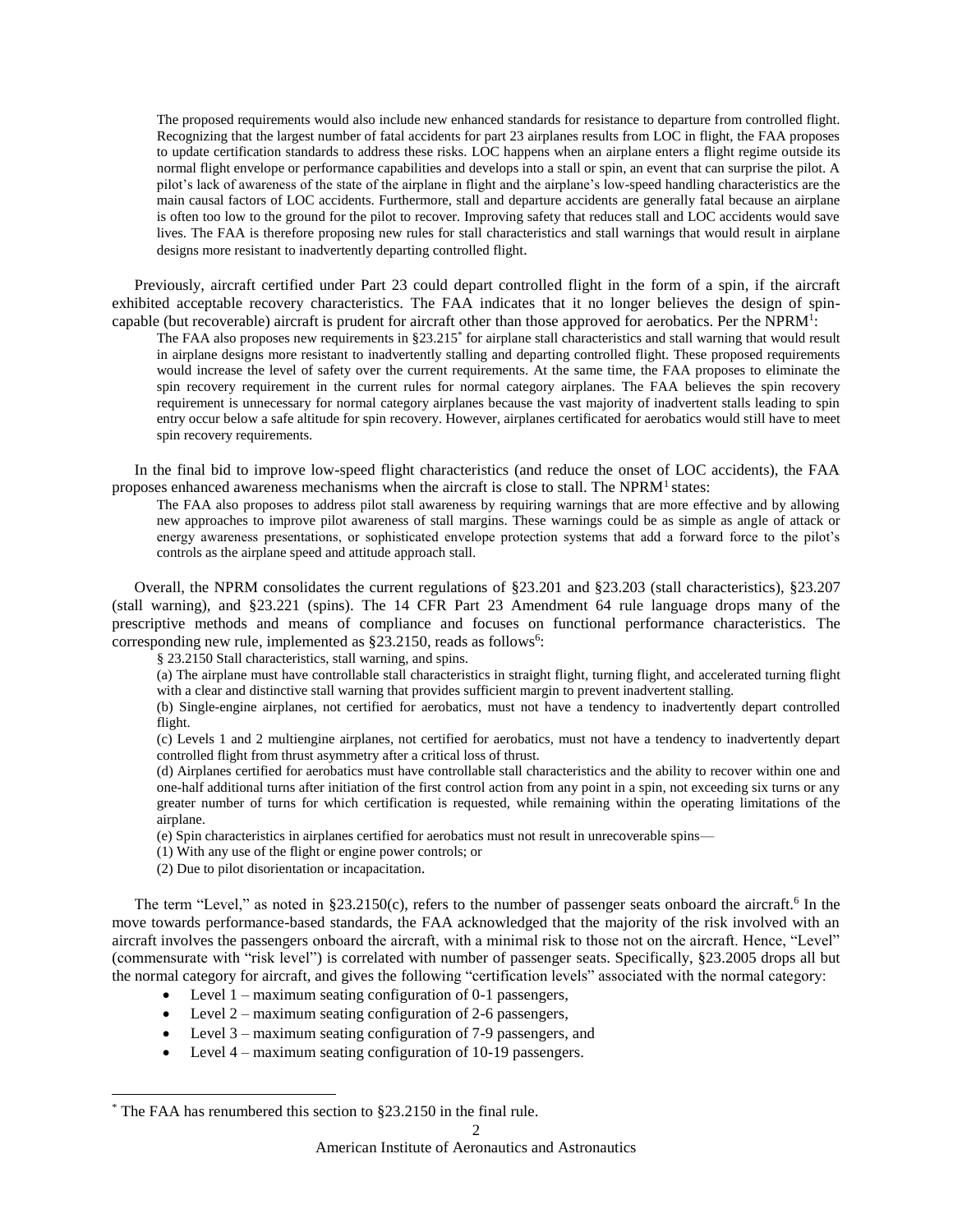The CS-23 Amendment 5 rule largely mirrors the 14 CFR Part 23 Amendment 64 rule, as a means to achieve harmonization for light aircraft certification standards between the FAA and EASA. EASA's rule for low-speed flight characteri[s](#page-15-6)tics<sup>7</sup> states:

CS 23.2150 Stall characteristics, stall warning, and spins

(a) The aeroplane must have controllable stall characteristics in straight flight, turning flight, and accelerated turning flight with a clear and distinctive stall warning that provides sufficient margin to prevent inadvertent stalling. A stall warning that is mutable for aerobatic flight phases is acceptable.

(b) Single-engine aeroplanes, not certified for aerobatics, must not have a tendency to hazardously depart controlled flight inadvertently.

(c) Level-1 and -2 multi-engine aeroplanes, not certified for aerobatics, must not have a tendency to hazardously depart controlled flight inadvertently from thrust asymmetry after a critical loss of thrust.

(d) Aeroplanes certified for aerobatics must have controllable stall characteristics and the ability to recover within one and one-half additional turns after initiation of the first control action from any point in a spin, not exceeding six turns or any greater number of turns for which certification is requested, while remaining within the operating limitations of the aeroplane.

(e) Aeroplanes intended for aerobatics have the ability to recover from any manoeuvre, without exceeding limitations or exhibiting unsafe characteristics

One difference is noted between the FAA's proposed §23.2150(b) and EASA's proposed CS-23.2150(b). The FAA rule only states that inadvertent departure from controlled flight must be avoided, whereas EASA adds the modifier "hazardously" to the departure. It is unclear if this will stay in the final rule released in August, but this appears to allow for some degree of allowable departure behavior that is not explicitly called out in the FAA rule.

#### **B. Development of Consensus Standards**

The use of consensus standards as a means of compliance to performance-based rules was considered acceptable to the FAA and EASA for Light Sport Aircraft  $(LSA)$ ,  $8.9$  $8.9$  a particular class of small, simple aircraft with deliberately limited capabilities. The means of compliance for LSA airworthiness reside within standards developed by ASTM International Committee F37 on Light Sport Aircraft,<sup>[10,](#page-15-9)[11](#page-15-10)</sup> a consensus standard organization that includes producers, users, and general interest members (including regulators). The experience gained with the LSA structure was used to inform changes made to the Part 23/CS-23 structure. The shift towards consensus standards resulted in a dramatic reduction in the size of the rule language as compared to the existing rules. However, the prescriptive design requirements were not omitted; rather, they have been transferred into consensus standards. These standards can be maintained, modified, updated, and improved through a consensus process that includes input from producers, users, other general interest members, and regulators. ASTM International formed Committee F44 on General Aviation<sup>[3](#page-15-2)</sup> to maintain these consensus standards, which will be considered one (but not necessarily the only) means of compliance to the performance-based rules.

The initial role of ASTM F44 was to identify the prescriptive design portions within the existing Part 23/CS-23 rules and incorporate that information into standards under the jurisdiction of F44. Some cleanup was necessary, including harmonizing differences between Part 23 and CS-23 and addressing some known inconsistencies and outdated information that had not been dealt with in rulemaking. The committee released a full set of initial standards, complete with the former Part 23/CS-23 design guidance that had been stripped out of the rules, to coincide with the release of the NPRM. Unfortunately, there is little guidance or equivalency in the old rules with respect to what it means to "not have a tendency to depart controlled flight." With the elimination of departure recovery in the new rules (largely through elimination of the one- and three-turn spin recovery requirements for Normal and Utility category aircraft), ASTM F44 needs to develop a means of compliance with respect to a departure-resistant aircraft instead of a departure-recoverable aircraft.

Currently, the standard that is used as a means of compliance for the requirements of §23.2150/CS-23.2150 is F3180/F3180M-16, Standard Specification for Low-Speed Flight Characteristics of Aeroplanes.<sup>[12](#page-15-11)</sup> In the initial release of this standard, the committee incorporated what little acceptable guidance existed to date with respect to departure-resistant aircraft (namely, those that were not required to demonstrate recovery from spins). Now, the committee is moving forward to merge past guidance, flight research, and advances in modern technology to develop a standard that results in aircraft that are less likely to depart controlled flight. This Departure Aversion approach will allow an applicant to show compliance with the proposed §23.2150/CS-23.2150 via a portfolio of methods, which includes aerodynamic means, systems solutions, enhanced pilot engagement, and combinations thereof. This paper will summarize past guidance for departure resistance and corresponding flight research regarding loss of control, and will present the committee's latest framework for Departure Aversion.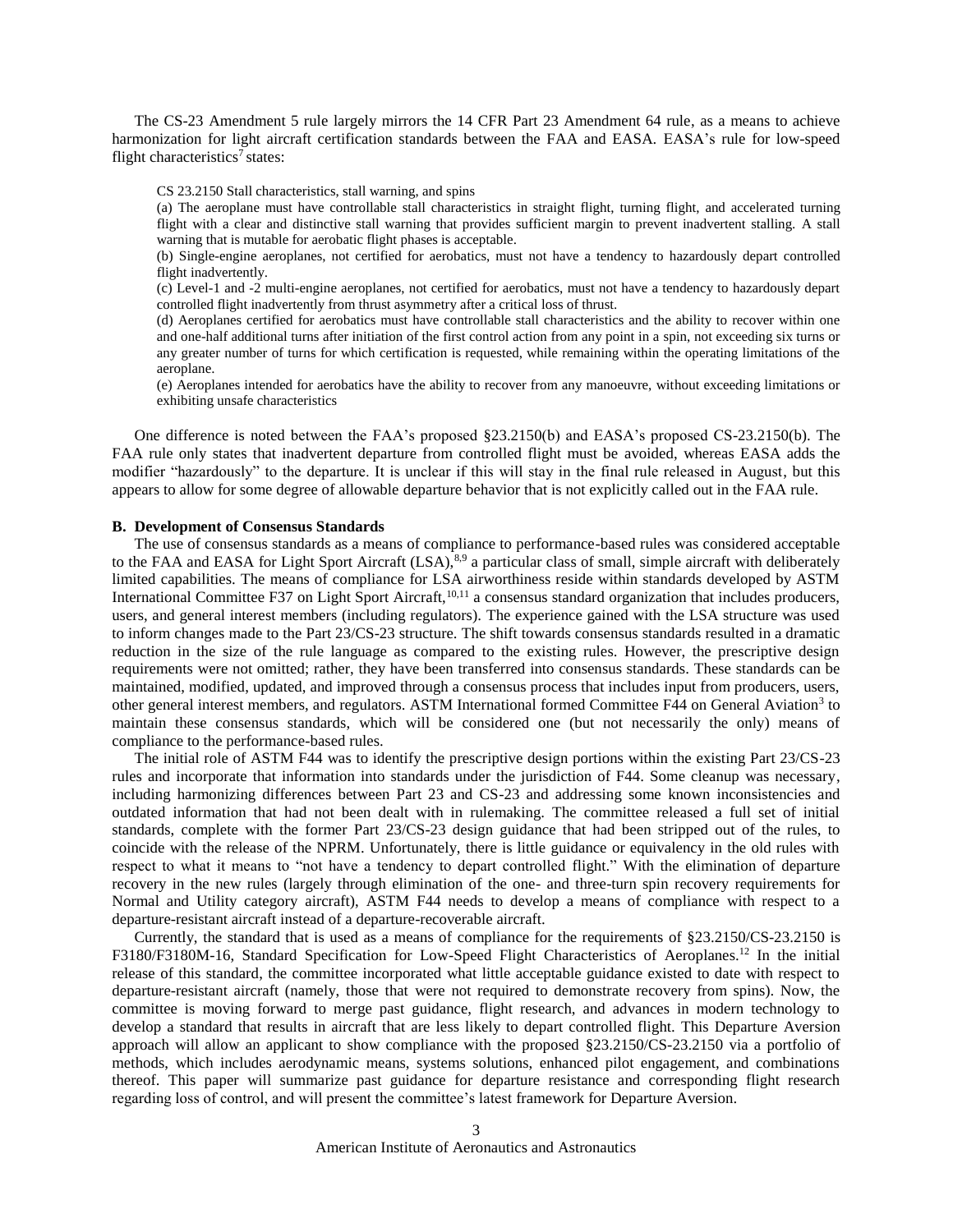#### **II. Existing Departure-Related Guidance**

Avoiding inadvertent departure from controlled flight has been a vexing issue associated with light aircraft from the dawn of aviation to the present. Prior to a previous major overhaul of Part 23 guidance in the 1980s, a number of different studies were conducted with respect to stall/spin accidents. The National Transportation Safety Board (NTSB) made several recommendations in a 1972 study of stall/spin accidents, including changes to training, research into new warning systems and aircraft departure characteristics, and overall awareness and outreach to the pilot community.<sup>[13](#page-15-12)</sup> A 1977 study by Ellis<sup>[14](#page-15-13)</sup> suggested improvements to stall warning systems, aerodynamic features and control force limits to change stall behavior, and limiting control force changes due to configuration changes as ways to reduce the stall-related accident rate. Ontiveros conducted a limited study of different stall warning devices, which found that enhanced stall warning systems (especially tactile feedback) were far more effective at alerting an otherwise distracted pilot than the standard aural systems<sup>[15](#page-15-14)</sup>. The National Aeronautics and Space Administration (NASA) investigated the departure characteristics of light aircraft using wind tunnels, subscale aircraft, and fullscale aircraft. NASA used the results of these investigations to develop aerodynamic features and design rules that would cause the aircraft to resist spins in pro-spin situations. [16](#page-15-15)

#### **A. Regulations**

Certification paths do exist that allow other than spin-recoverable aircraft. The FAA's 14 CFR Part 23 Amendment  $62$ ,<sup>[17](#page-15-16)</sup> §23.221(a)(2) allows an applicant to show that an airplane is spin resistant. This is accomplished through a series of "abused stalls," which are similar to the wings-level, turning, and accelerated stall maneuvers in §23.201 and §23.203, but with the directional control (rudder) positioned such that the stalls are entered in an uncoordinated fashion (e.g., with sideslip). Additionally, §23.221(a)(2)(ii) includes a number of "sustained control abuse" maneuvers, designed to illustrate the tendency (or lack thereof) for the aircraft to depart controlled flight when pro-spin controls are held for a period of time. The creation of these criteria involved a decades-long cooperative research, technology development, and testing effort that included the FAA, NASA, and the General Aviation Manufacturer's Association (GAMA).<sup>[16,](#page-15-15)[18](#page-15-17)</sup> In practice, few aircraft have been designed or certified that can meet all of the requirements of this standard. A recent example of an aircraft that is capable of meeting these requirements is ICON Aircraft's A5[19](#page-15-18), though that particular aircraft is not certified under Part 23.

EASA's Certification Specifications for Very Light Aeroplanes (CS-VLA)<sup>[20](#page-15-19)</sup> includes a provision under CS-VLA-221(b) that allows an applicant to show a design is "characteristically incapable of spinning" in lieu of conducting spin tests. In this case, the applicant conducts the specified low-speed flight maneuvers at conditions with margin over those for which approval is being sought, including flight tests at a higher gross weight, a center of gravity aft of the rearmost position, and with reduced elevator and rudder travel vs. what will be approved on the design. These criteria are identical to older versions of the FAA's Part 23, namely, §23.221(d), which was removed with the adoption of Amendment 50 of the regulation. $21$ 

#### **B. Consensus Standards**

ASTM Standard F3180/F3180M-16[12](#page-15-11) contains language meant to comply with the proposed rules in §23.2150 of the FAA rule and CS-23.2150 of the EASA rule. However, the first release of this standard only incorporated existing means of compliance, with some small changes. Namely, with respect to the clause in §23.2150(b)/CS-23.2150(b) regarding the significant change in what were formerly spin recovery characteristics, F3180/F3180M presents the two existing departure-resistance criteria currently available in the rules: "Alternative 1," which is the spin resistance criteria formerly in §23.221(a)(2), and "Alternative 3," which is the "characteristically incapable of spinning" criteria for a subset of airplanes similar to VLA, adapted from CS-VLA-221(b). In recognition of upcoming revisions to the standards, F44 also introduced "Alternative 2" into the standard language, which simply states that the applicant may propose a combination of aerodynamic and systems-based protections deemed acceptable by the local civil airworthiness authority as a means of compliance for showing resistance to departure.

Additionally, ASTM Standard F3180/F3180M-16 captures means of compliance related to stalls and stall warning, currently codified in §23.201, §23.203, and §23.207 of Part 23 Amendment 62 (and similarly for CS-23 Amendment 3). The maneuvers specified in §23.201 and §23.203 remain largely unchanged; however, the warning requirements in §23.207 have been updated per the NPRM and NPA's request for enhanced stall warning as part of the effort to reduce LOC-related accidents. In particular, for most aircraft, the ASTM standard currently requires either a combination of tactile ("stick shaker") and aural stall warnings, or a progressive series of two aural annunciations related to low-speed awareness followed by the stall warning.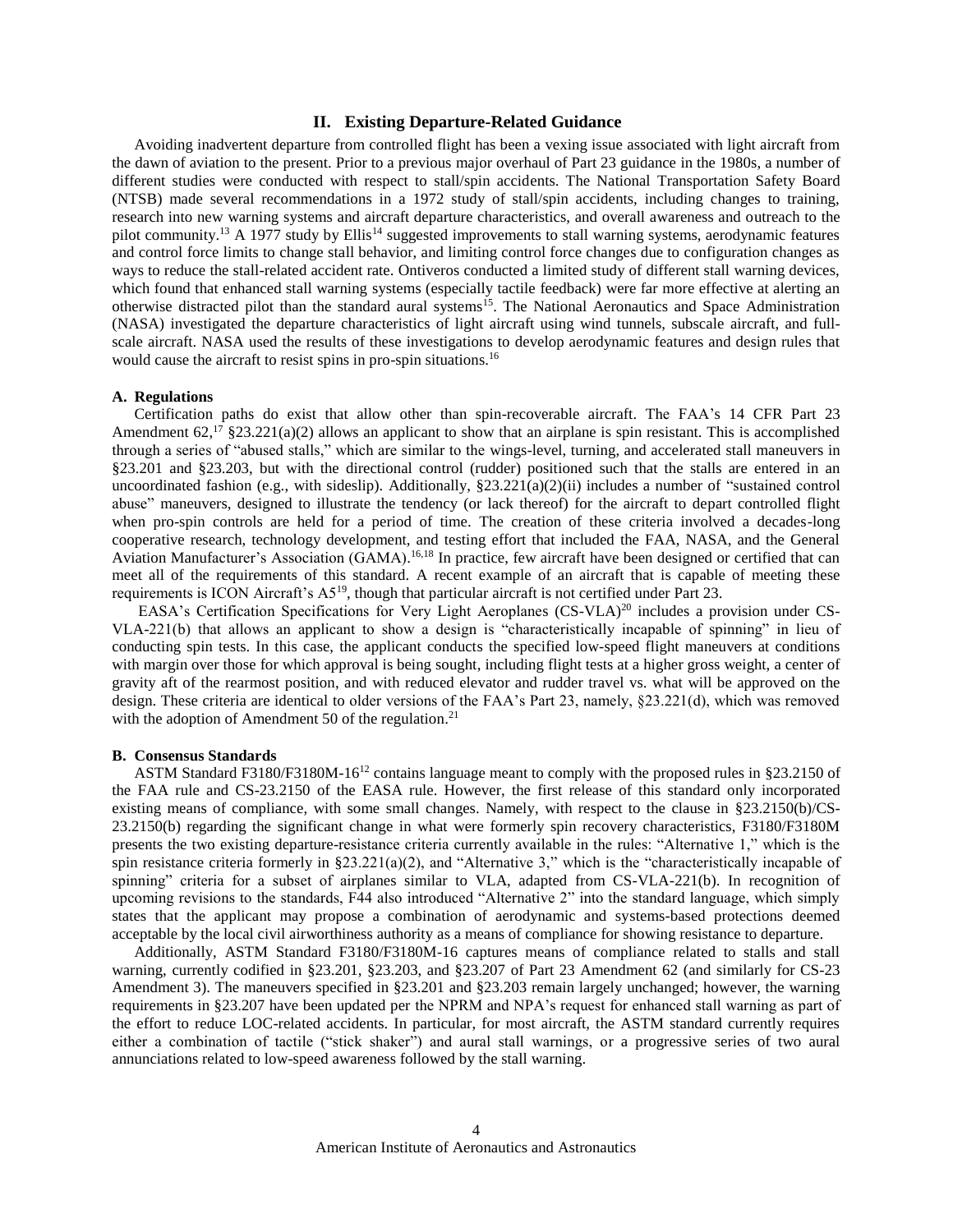#### **III. Concepts to Mitigate Accidents Due to Inflight Loss of Control**

Since the creation of ASTM Standard F3180/F3180M-16 and the subsequent publication of the NPRM and NPA, comments have been received from the aviation community that the current departure and stall warning approaches discussed within the ASTM standard are not adequate. Committee F44 indicated its awareness of this issue by putting in the "placeholder" mentioned above, that is, "Alternative 2." The rationale for Alternative 2 is simple: in the decades the two current departure-resistance rules have been in existence (codified as "Alternative 1" and "Alternative 3" in F3180/F3180M-16), few aircraft have been designed, much less certified or enjoyed commercial success, that fully meet either of these criteria. Several commercially successful designs have been created that partially meet these requirements, but these designs have required additional scrutiny through the Equivalent Level of Safety (ELOS) process to receive exception from the spin recovery requirements in the existing §23.221. Two examples of recent aircraft that use enhanced departure resistance approaches include Columbia Aircraft Corporation's (now Textron Aviation) LC40-550FG<sup>[22](#page-15-21)</sup> and Cirrus Design Corporation's SR20.<sup>[23](#page-15-22)</sup>

The challenge, and strength, of consensus standards is that they must balance the needs of the diverse stakeholders within the committee, which, done properly, reflect a fair makeup of the community at large. Regarding loss of control and proposed means of compliance to the new §23.2150 rule, the consensus standard committee must balance issues such as safety goals, cost of compliance, ease of implementation, and reduction of ancillary consequences. The stated goal of the overall Part 23 rewrite has often been summarized as "twice the safety at half the cost," though the challenges associated with LOC reduction tend to focus more on the increase in safety, with the cost reduction coming from simplification of prescriptive requirements in other areas not directly related to LOC. To successfully achieve this balance amongst the stakeholders, ASTM Committee F44 has held a number of internal meetings, as well as two Loss of Control workshops in conjunction with some of its face-to-face committee meetings, to solicit ideas, approaches, and issues associated with reduction of LOC accidents and creation of suitable standards.

#### **A. Layered Defenses**

One outcome of the Loss of Control workshops was that there is no single "silver bullet" to address LOC accidents. Despite the decades of efforts and changes in regulations related to design and training associated with LOC, the recurrence of accidents related to stalls and spins remains strikingly persistent: the same factors addressed in 1977<sup>[14](#page-15-13)</sup> continue to show up in today's accidents,<sup>[5](#page-15-23)</sup> with the latter report showing LOC as the leading cause of fatal accidents (over [4](#page-15-3)0% of all fatal accidents during the reporting period). Accident data from 2013<sup>4</sup> indicates that pilotrelated errors in non-commercial, fixed-wing general aviation operations (the type of aircraft largely covered by Part 23) are a factor in 72.9% of fatal accidents. Assuming that LOC trends similarly with pilot error vs. other causes, and considering that "other or unknown" accounts for 18.1% of fatal accidents in this category of aviation, one can deduce that mechanical failures account for a very small subset of total aviation accidents. A familiar refrain at the workshops was the fact that design standards may only impact a small fraction of the accidents associated with loss of control, given that the ASTM Committee's scope is limited to the aircraft and does not include the pilot. A persistent question remained: is the "silver bullet" really in the aircraft design, or does it lie with training?

James Reason's article on human error modeling and management places more emphasis on the system in which the humans operate, rather than the unsafe actions of an individual.<sup>[24](#page-15-24)</sup> He states that targeting reduction in unsafe acts directly tends to overlook two common features. First, he states that it is "often the best people who make the worst mist[a](#page-15-3)kes – error is not the monopoly of an unfortunate few." The 2013 Nall data<sup>4</sup> may be representative here: although the number of fatal accidents in commercial fixed-wing aviation is substantially less than for noncommercial aviation, the relative percentage of pilot-related causal factors for commercial and non-commercial remains similar, despite regulations that require more experience and greater demonstrated skill for commercial pilots. Second, Reason states, "far from being random, mishaps tend to fall into recurrent patterns. The same set of circumstances can provoke similar errors, regardless of the people involved." This narrative fits well with the observed record of LOC accidents – despite decades of study with accompanying improvements in training and technology, the same types of accidents are occurring in the same phases of flight. Reason concludes his observations of these overlooked features by stating, "The pursuit of greater safety is seriously impeded by an approach that does not seek out and remove the error provoking properties within the system at large."

Reason's "Swiss Cheese Model" of system accidents reflects the different types of failures and the roles of multiple defenses against such failures. Each "slice" of cheese has holes that represent either *active failures* – unsafe acts committed by people directly in contact with the system, or *latent conditions* – situations which arise from decisions made by designers, builders, procedure writers, and top-level management.<sup>[24](#page-15-24)</sup> The number of slices represents the number of defenses against a particular hazard, and the holes in the slices represent omissions in a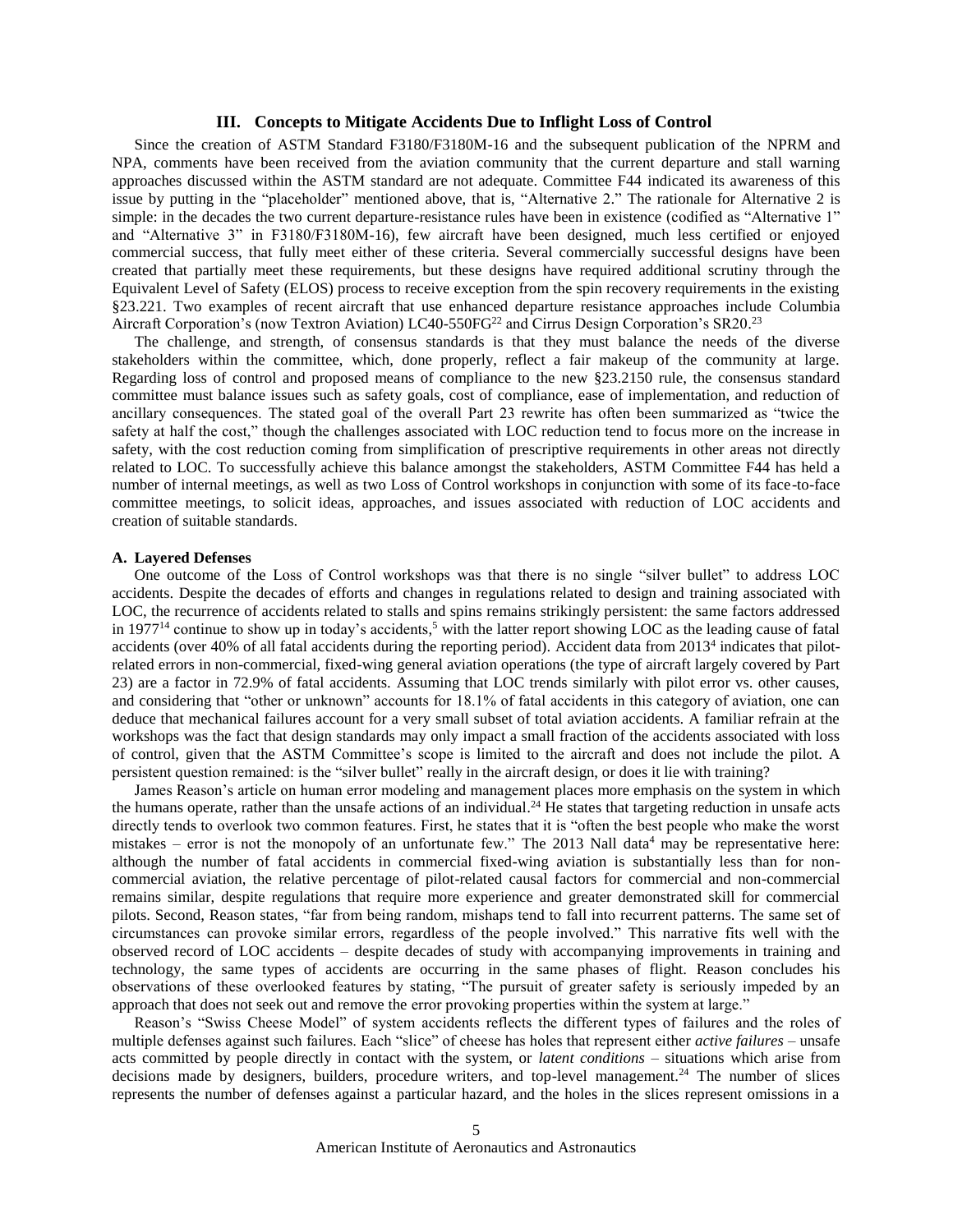particular defense – either due to active failures or latent conditions. If the slices are arranged such that any set of "holes" line up, an "error trajectory" is available that can lead from a hazard to an accident. One adaptation of this model is shown in [Figure 1.](#page-5-0)



**Figure 1. Adaptation of Reason's "Swiss Cheese Model" of human behavior. [25](#page-15-25)**

<span id="page-5-0"></span>Reason<sup>[24](#page-15-24)</sup> cites trends in human factors research regarding management of unsafe acts; namely, that this can be accomplished by limiting the incidence of dangerous errors, and, "since this will never be wholly effective," developing systems that can be tolerant of errors. The latter approach is similar to the concept of *fault-tolerance* that is embraced by developers of high reliability systems, such as modern human-rated spacecraft architectures.<sup>[26](#page-16-0)</sup> Here, the presence of a single (or multiple) independent faults is assumed, and the system is designed to be able to contain these faults and either maintain acceptable performance to continue the mission, or gracefully degrade in such a way as to allow for safe return of the crew. Fault containment is achieved by building in multiple defenses ("slices of cheese") and designing the system such that latent conditions ("holes in the cheese") do not line up with each other. Hence, in a fault-tolerant design with enough defenses, any new active failure (single "new hole" poked in any slice of cheese) cannot propagate through the system.

## **B. Portfolio Approach to Reducing Inflight Loss of Control**

The concept of a layered defense, along with the lack of a single, manageable casual factor, pointed towards an approach that enables a portfolio of solutions to solve the LOC problem – allowing an applicant to decrease the probability of an LOC-induced accident through a multifaceted, layered application of various techniques. This is analogous to the approach used to design for aircraft survivability, where total probability of loss is a combination of *susceptibility* (e.g., being detected, or being hit if detected) and *vulnerability* (e.g., the damage inflicted by being hit results in a loss of the aircraft).<sup>[27](#page-16-1)</sup> Different military aircraft use various combinations of approaches (stealth, maneuverability, robustness) that result in a reduced probability of loss.

Similarly, mitigation of LOC events can be considered as a reduction of probability in several key areas. The FAA and EASA indicated some areas where improvement must be made in the preamble to the NPRM and NPA. These documents focus on ways to increase pilot awareness regarding current aircraft performance state and margins above stall, as well as encouraging new approaches for stall warning, which can be thought of as a reduction in susceptibility to LOC. They also push for designs that do not depart controlled flight as readily as today's aircraft in situations where a distracted pilot may ignore these warnings. Such an approach can be thought of a reduction in vulnerability, since the vehicle is already in a situation where current designs will depart controlled flight. It is further interesting that the FAA and EASA note that the current approach to reduce vulnerability to departure – namely, the ability to recover from a spin – is not effective since most of the fatal accidents occur at altitudes that do not allow for sufficient recovery. Though the FAA and EASA drop the requirement for recovery entirely from the rule, this indicates a willingness to accept a departure if recovery could be made in such a way as to be more effective in the low-altitude, high-workload situations where LOC accidents are so prevalent today. The regulators do not necessarily imply that recovery is unimportant – rather, they state that current methods stipulated by the regulations for recovery are insufficient.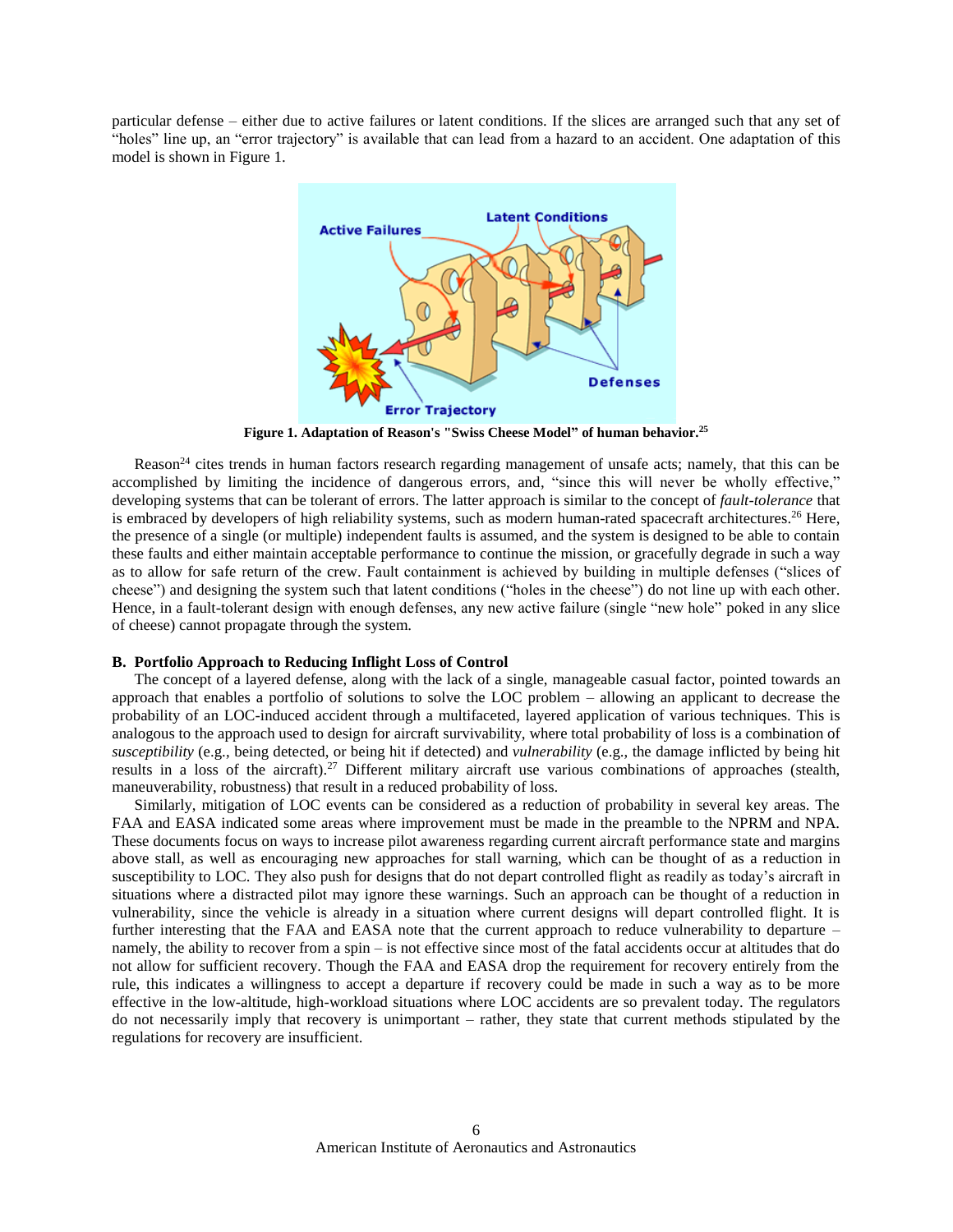#### **IV. Departure Aversion**

To build upon the portfolio-based concept for mitigation of loss of control, the committee developed a new approach that could score a variety of layered, disparate defenses against LOC. This approach is dubbed *Departure Aversion*, which is defined as "the holistic tendency of the aircraft to resist unintentional departure from controlled flight." It permits varying degrees of increased departure resistance (through aerodynamics and control limitations), enhanced stall warning, and other safety-enhancing devices (including new indications, displays, and recovery systems). To accomplish this, each approach is reduced to a common currency – "points" – and although different paths each have different individual scores, the aggregate score must meet a minimum threshold. In effect, Departure Aversion is a generic ELOS process for different LOC mitigation paths, which is built from three essential elements: Stall Warning, Departure Resistance, and Safety-Enhancing Equipment.

The total number of Departure Aversion "points" to require depends on the type of aircraft. The new §23.2150 rule (language appears earlier in this document) defines different requirements for single vs. multiengine aircraft, airworthiness level, approved vs. not approved for aerobatics, or combinations thereof, as follows:

- All aircraft must comply with §23.2150(a), which requires controllable stall characteristics and specifies an enhanced stall warning as compared to the previous rule.
- All single engine aircraft not certified for aerobatics must meet §23.2150(b), which requires the aircraft to not have a tendency to inadvertently depart controlled flight. This clause also eliminates the need to demonstrate spin recovery, a key component of the previous rule.
- All Level 1 and 2 multiengine aircraft not certified for aerobatics must meet §23.2150(c), which requires the aircraft to not have a have a tendency to inadvertently depart controlled flight after a "critical loss of thrust." This is a new requirement largely affecting light twin engine aircraft that experience rollover accidents at low speed after an engine failure.
- All aircraft certified for aerobatics must meet §23.2150(d) and §23.2150(e), which define spin and spin recovery characteristics largely similar to previous rules.

A notional flowchart, shown in [Figure 2,](#page-6-0) gives the decision tree for determination of the Departure Aversion score,  $S_{DA}$ , required in response to these distinctions. The Departure Aversion score is found from the sum of the Stall Warning score, the Departure Resistance Score (if applicable), and the Safety-Enhancing Features score (if applicable). As will become apparent in the next few subsections, the point values associated with various options and maneuvers are set up to ensure that the overall safety of all aircraft is improved with respect to departure from controlled flight, a stipulated goal for the NPRM and NPA.



<span id="page-6-0"></span>**Figure 2. Notional Departure Aversion Score (** $S_{DA}$ **) requirements tree.** 

American Institute of Aeronautics and Astronautics 7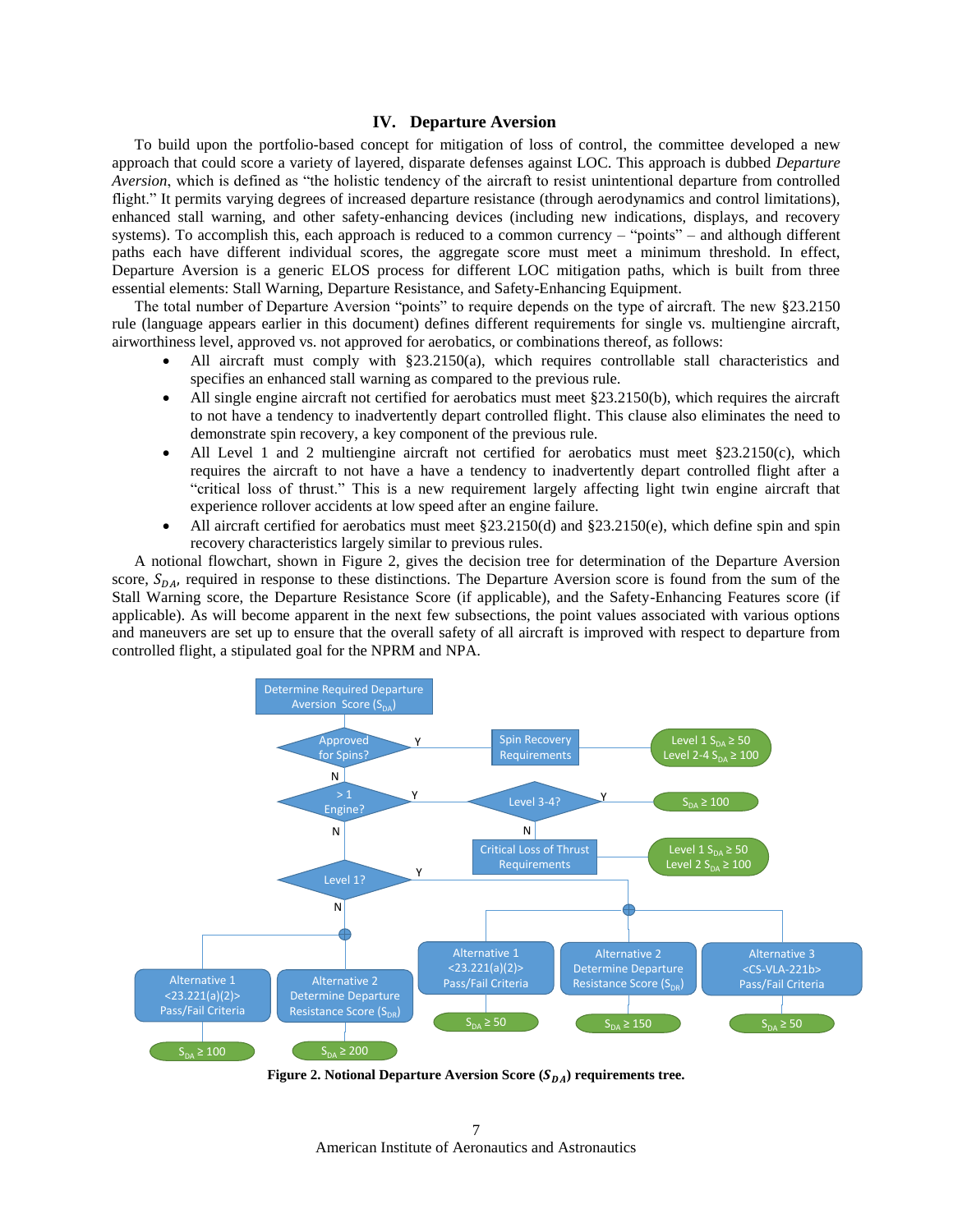#### **A. Stall Warning**

Stall warning systems, and associated requirements, have not changed much in the past few decades. The past stall warning regulations were dictated by §23.207, which, besides mandating that the warning be "clear and distinctive," stated that it may be furnished through a system or the "inherent aerodynamic qualities of the airplane." Other than a prohibition on visual devices that "requires the attention of the crew within the cockpit," §23.207 otherwise just provides activation criteria.

#### *1. Stall Warning Systems*

As noted earlier in this paper, the FAA and EASA specifically emphasized improved stall warning for LOC reduction. Existing stall warning requirements have typically been met through a single aural tone. This tone is often activated by a change in suction at the leading edge of the wing, which either changes the position of a switch that actuates an electrically-generated sound, or passes air through a pneumatic tube with a calibrated reed.

The effectiveness of a single aural tone, or multiple aural warnings in general, is a subject of much debate. However, direct measurement of the effectiveness of different stall warning systems is more sparse. Ontiveros' 1969 study<sup>[15](#page-15-14)</sup> investigated the response of five subjects to four different types of stall warning systems: the classic continual-tone stall warning horn, an interrupted horn, a tactile "stick shaker," and a "stick shaker" with an integrated interrupted aural tone ("clacker") type signal. The experiment introduced response to stall warning as secondary to the subjects' primary task in order to evaluate the subjects' response in a high-workload environment. The results indicated that the standard stall warning horn was effective 64% of the time on average, whereas the interrupted tone was effective 84% of the time. The tactile "stick shaker" warnings were the most effective; averaging 99% effectiveness for the shaker-only system, and effectively 100% for the shaker-clacker arrangement.

<span id="page-7-0"></span>At the time of this publication, ASTM International's Low-Speed Flight Characteristics Standard  $(F3180/F3180M-16)^{12}$  $(F3180/F3180M-16)^{12}$  $(F3180/F3180M-16)^{12}$  focuses on a few, prescriptive alternatives for stall warning, all of which represent an enhancement from today's requirements. In the future, the committee is moving towards a scoring system that assigns point values to different types of warnings. This includes multiple different types of warnings along several different sensory paths. A partial listing of candidate stall warning options is listed in [Table 1.](#page-7-0)

| <b>Sensory Path</b> | <b>Description</b>                           |
|---------------------|----------------------------------------------|
| Aural               | Constant tone                                |
| Aural               | Interrupted tone                             |
| Aural               | Synthetic voice                              |
| <b>Tactile</b>      | Seat vibration                               |
| <b>Tactile</b>      | Yoke or stick vibration                      |
| <b>Visual</b>       | Visual indication independent of pilot focus |
| <b>Visual</b>       | Visual indication in primary field of view   |

#### **Table 1. Partial Listing of Stall Warning Options**

#### *2. Scoring*

As evident in the Ontiveros data, today's classic "horn" system does provide warning for some events, but it is not wholly effective. The FAA and EASA goal to "double the safety" can be apportioned to LOC mitigation by attempting to double the effectiveness of the status quo in the targeted areas of improvement. Hence, a stall warning system that is similar to those installed in today's aircraft could be considered about half as good as a "perfect" system, noting that even a "perfect" system is only effective at warning the pilot of the impending stall – it does not actually recover the aircraft. If 100 points is defined as the maximum for the Stall Warning score,  $S_{SW}$ , a traditional single horn-type aural system would be worth 50 points. This helps to anchor the other values assigned for the different approaches.

One challenge associated with the systems in [Table 1](#page-7-0) is the relative evaluation of their effectiveness in the context of stall warning. The Ontiveros data provides some reference for the constant tone, interrupted tone, and yoke/seat vibration, as well as the effectiveness of an interrupted tone with yoke or stick vibration. Other values need to be derived from experience, and eventually, data. Hence, it is prudent to approach these point values conservatively and update these values over time as more data becomes available.

Another challenge associated with this approach is the combination of multiple options that can form an aggregate Stall Warning score. Should the effectiveness of the systems be additive? Should credit be given only for systems with different sensory paths? Relevant research exists for these types of systems in a variety of contexts, but specific research in the context of combined effects on stall warning for many of these options has not been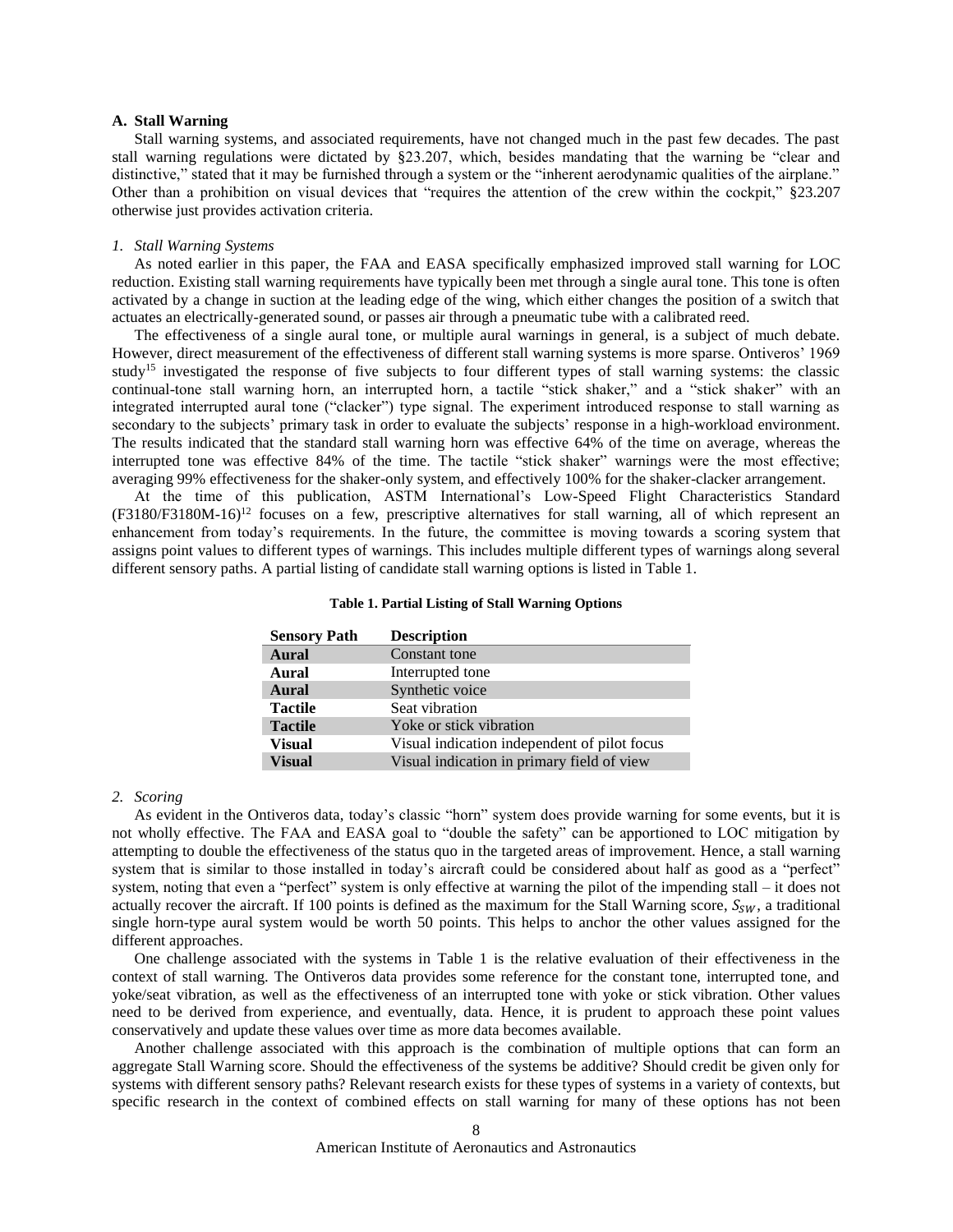identified at this time. Again, the committee's approach is to start with conservative methods to score combinations of stall warning. In addition to limiting the value associated with adding options for stall warning, the committee is considering both a "threshold" and a "cap" for the total Stall Warning score. A "threshold" – a minimum score value  $-$  is a reaction to §23.2150(a), which states that stall warning must be present in all airplanes. This implies that some basic level of stall warning should never be compromised. A "cap" represents an upper limit on the aggregate Stall Warning score, which is consistent with the layered defense philosophy associated with Reason's model of failure. For aircraft that have additional requirements in §23.2150 (for example, non-aerobatic single engine airplanes), the "cap" ensures that applicants do not place too much emphasis here at the expense of other areas.

## **B. Departure Resistance**

The NPRM and NPA, and associated final rules in §23.2150(b), indicate that all single-engine aircraft must not have a "tendency" to "inadvertently" depart controlled flight, whereas §23.2150(c) indicates that Level 1 and 2 multiengine aircraft must not have a tendency to inadvertently depart controlled flight due to a "critical loss of thrust." In both cases, the term "inadvertent" implies that applicants are not required to protect against deliberate pilot action that leads to departure, and "tendency" implies that applicants are not required to protect against grossly negligent neglect of the controls.

For single-engine airplanes, the F3180/F3180M-16 standard currently includes three alternatives for compliance with §23.2150(b). As discussed earlier, the first alternative is essentially the same as §23.221(a)(2), which is the "spin resistance" criteria that exists for all aircraft today. The third alternative, which only applies to Level 1 aircraft, is the same criteria that exists for CS-VLA-221(b). In both cases, these alternatives are "all or nothing," meaning that failure of any one condition or maneuver is grounds for failing the entire approach. As such, the flowchart shown previously i[n Figure 2](#page-6-0) does not assign a "point" value for departure for paths that use Alternatives 1 or 3.

#### *1. Maneuvers*

Alternative 2, which is currently being developed by the committee, takes a graduated approach compared to the all-or-nothing criteria used for the other alternatives. It considers maneuvers with the same intent as the maneuvers used to develop the  $\S 23.221(a)(2)$  spin resistance criteria, but with a "point" value assigned to the outcome of each maneuver. The total Departure Resistance score,  $S_{DR}$ , for Alternative 2 is the total score of all maneuvers.

Guidance for the creation of such a maneuver matrix can be found in the extensive research that led to the maneuvers defined in  $\S 23.221(a)(2)$ , which was developed with NASA, the FAA, and GAMA in the 1980s and 1990s. In particular, the maneuvers used to demonstrate "spin resistance" included demonstration of:

- *Lateral controllability* maneuvers designed to show that the aircraft can maintain post-stall lateral control. These include criteria to maintain wings-level flight within some tolerance, as well as demonstrate roll authority with normal control sense. These maneuvers ensure that control power is balanced such that normal use of the controls will not induce spins post-stall.
- *Uncoordinated stalls* ("abused" stalls) maneuvers designed to mimic "real-world" scenarios in which a distracted pilot does not apply proper coordination of lateral and directional controls (e.g, aileron and rudder). These situations can occur power-on (such as during initial climb and go-around) or power-off (such as during a base-to-final turn). For these maneuvers, the aircraft is stalled in unaccelerated and accelerated turns while uncoordinated, and the pilot must demonstrate post-stall lateral control by returning the aircraft to wings-level flight through normal (e.g. unreversed) use of the controls.
- *Sustained control abuse –* maneuvers designed to evaluate the tendency of the aircraft to depart controlled flight when the controls are not coordinated for a period of time. For these maneuvers, the uncoordinated controls are held for several seconds. This enables determination of the amount of time a pilot has available between misapplication of controls and departure from controlled flight.

# *2. Scoring*

For Alternative 2, scoring is commensurate with outcome. "Points" are given for each maneuver if the resistance criteria for that class of maneuver are met. The sum of "points" from each successful maneuver then creates the Departure Resistance score. Though the actual composition of the maneuver list (called the Alternative 2 Maneuver Matrix) is still being debated, many candidates are based on the spin resistance maneuvers listed above. The maximum point value for each maneuver is normalized such that successfully meeting all maneuvers would result in a Departure Resistance score of 100. Hence, the "point" value,  $X_{resist}$ , of each successful maneuver is 100/ $N_M$ , where  $N_M$  is the total number of maneuvers in the Alternative 2 Maneuver Matrix. An aircraft that meets the spin resistance criteria in  $\S 23.221(a)(2)$  would get a score of 100, whereas an aircraft that meets the spin resistance criteria for some maneuvers, but not all, would have a score of less than 100.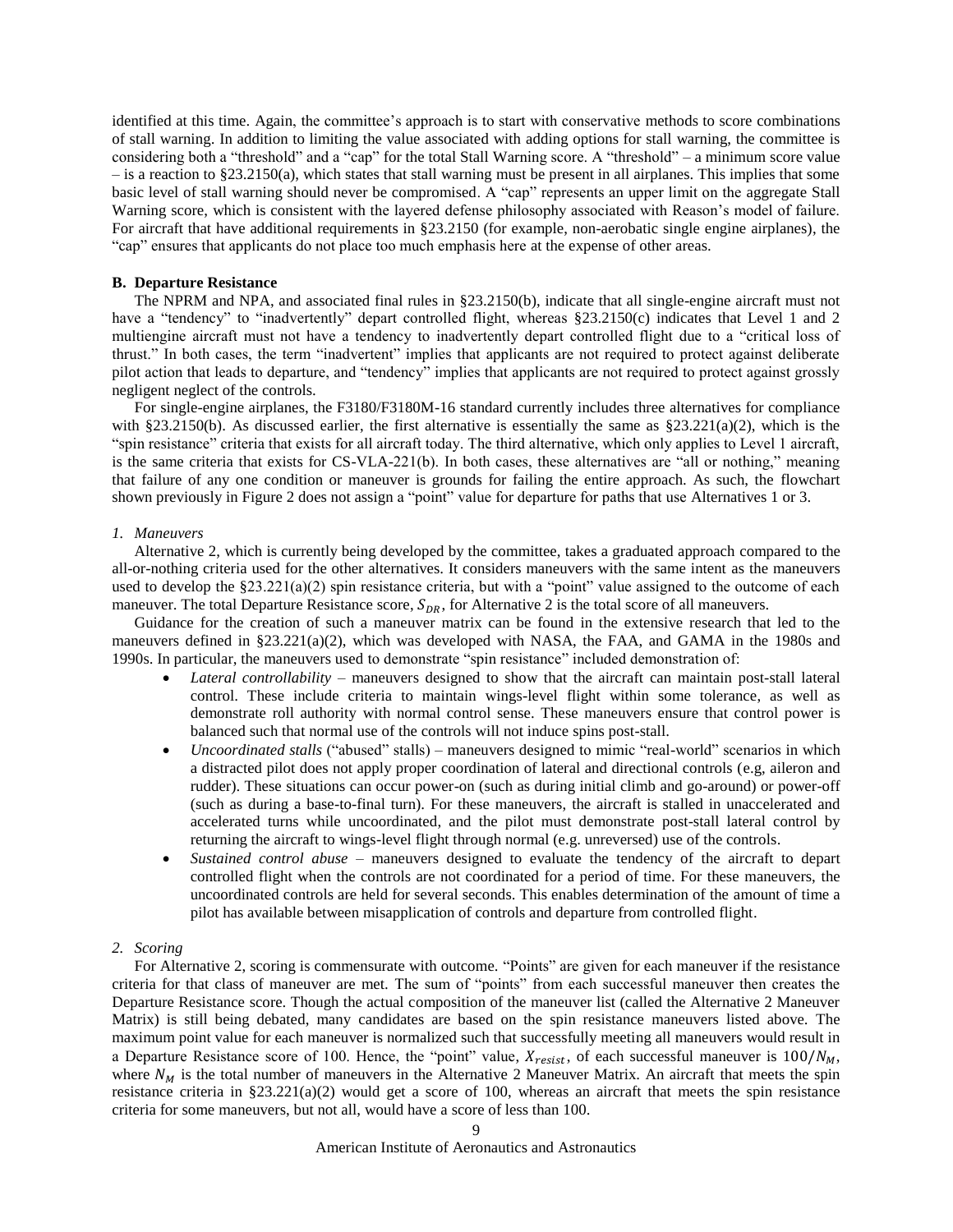This scoring method is consistent with FAA and EASA guidance in that it does not provide any "credit" for designs that recover from spins but instead focuses on resisting the departure. One issue with this approach is that departure-resistant aircraft tend to be difficult to recover once they depart.<sup>[18](#page-15-17)</sup> Additionally, there may be merit to provide some, but not full, incentive for recoverable designs. The modern general aviation fleet contains a number of different makes and models of aircraft, most of which are designed to today's spin recovery standards. The fatal accident rate of those different types varies greatly. Though dated, Ellis' 1977 study<sup>[14](#page-15-13)</sup> shows the variation in fatal accident rate among 31 different makes and models of single-engine aircraft (many of which are still flying in today's fleet). This study indicates that the rate of fatal accidents due to "stall/mush" (which includes spins) varies from 0.12 to 3.05 per 100,000 flight hours, with an average of 0.389. Given that these designs were all spinrecoverable, and not spin-resistant, it is reasonable to conclude that a significant reduction in fatal accident rate can still be made in spin-recoverable aircraft. It may be that these aircraft depart, but do so in a slow, deliberate fashion that gives the pilot ample time and warning to correct the departure. This is actually one of the key differences between the FAA and EASA language at the time of this writing – EASA's rule states that the aircraft must not "not have a tendency to *hazardously* depart controlled flight *inadvertently*." Hence, the committee is considering "partial credit" for maneuvers that do not meet the spin resistance criteria, but rather do meet some enhanced recovery criteria if the aircraft does depart.

To anchor the Departure Resistance score, the "threshold" and "cap" method is used, as it was with the Stall Warning score. Given that aircraft that require Departure Resistance also require Stall Warning, the limits on the Departure Resistance score are commensurate with the limits on the Stall Warning score – both are capped at a maximum of 100 points. Also, as with the Stall Warning score, the allocation of the FAA/EASA desire for "twice the safety" implies that today's average aircraft are half as departure-resistant as they need to be to meet the new rule and therefore should be able to achieve approximately 50% of this score, or 50 points. This latter stipulation helps to anchor the value assigned to the enhanced recovery criteria for maneuvers that do not meet the full departure resistance criteria.

#### *3. System-Based Departure Resistance*

The descriptions of the maneuvers used for Alternatives 1 or 2 have largely implied aerodynamic departure resistance or recovery, such as the wing cuffs developed under the NASA/FAA/GAMA spin resistance program.<sup>[16](#page-15-15)</sup> However, several aircraft today use active systems to prevent departure, such as "stick pushers." Several recent ELOS findings[28,](#page-16-2)[29,](#page-16-3)[30,](#page-16-4)[31](#page-16-5) have been issued for modern aircraft using stick pushers that would affect many of the stall and departure resistance tests required by §23.2150. The committee intends to continue to allow these systems to be used for termination of maneuvers required by Alternative 1 or 2. The current F3180/F3180M-16<sup>[12](#page-15-11)</sup> standard states that "maneuvers can be discontinued, and a normal recovery initiated, after a downward pitching motion of the aeroplane commences due to the activation of a stall avoidance device (for example, stick pusher activation)."

#### *4. Effort vs. Previous Departure-Related Guidance*

Although the NPRM and NPA stated a goal of "twice the safety at half the cost," the FAA and EASA indicated they were willing to accept additional costs of compliance in the areas of stall warning and departure characteristics, as long as those costs were offset elsewhere. Spin recovery demonstration is one area of a flight test program that typically involves substantial costs, and its elimination could provide significant cost savings. Furthermore, according to the NPRM and NPA, it provides a dubious safety benefit. However, if the cost and effort necessary to comply with Alternative 1, Alternative 2, or Alternative 3 is prohibitive, the safety benefit may not be realized.

Given that Alternatives 1 and 3 are essentially the same as departure resistance criteria used in previous rules and these alternatives were rarely employed, it stands to reason that they are likely not cost-effective in the current market. Approached correctly, this should not be the case with Alternative 2. The maneuvers currently envisioned for the Alternative 2 maneuver matrix will result in approximately 70-100 combinations for typical aircraft. This is in contrast to several hundred maneuvers used in a typical spin recovery maneuver matrix. [32](#page-16-6) Although the number of maneuvers for Alterative 2 may be similar to Alternative 1, the fact that Alternative 2 uses a continuous score metric, rather than a single pass/fail based on completion of all maneuvers, should enable a number of "good" but not "perfect" designs to move forward. As an example, the Columbia 300, which completed most of the maneuvers successfully for the  $\S 23.221(a)(2)$  spin resistance criteria (now Alternative 1), required an ELOS finding because it could not pass all of the maneuvers at all required conditions. [33](#page-16-7) Under Alternative 2, the Columbia 300 would have a high Departure Resistance score, slightly less than 100. Hence, with the addition of a small amount of Safety-Enhancing Features (see next section), the Columbia 300 would not require an ELOS finding.

A "hard" threshold at a Departure Resistance score of 50 may also be considered a cost burden. However, the committee is considering language that would require (rather than simply allow) a particular class of Safety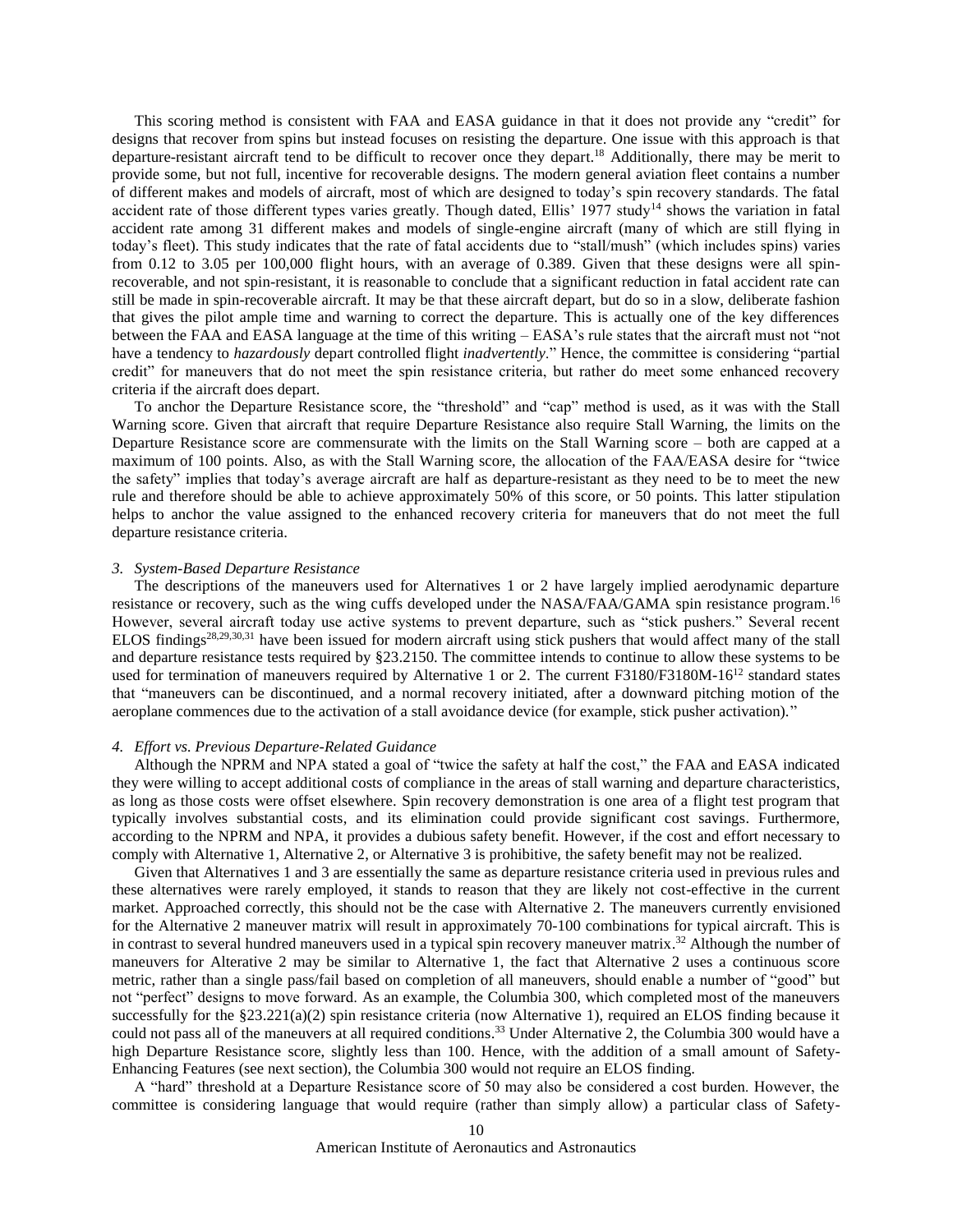Enhancing Features (namely, a Descent Arrest System) that meets minimum performance criteria for aircraft with a Departure Resistance Score less than 50. This would be similar to the ELOS criteria offered for the Cirrus SR20, which required enhanced stall handling characteristics and a ballistic recovery parachute system.<sup>[34](#page-16-8)</sup>

# *5. Multiengine Aircraft*

The other major change associated with departure resistance involves §23.2150(c), which is related to the departure of the aircraft following a critical loss of thrust. The committee is currently investigating performancebased and systems-based protection features that enhance the departure resistance of multiengine aircraft following a critical loss of thrust. To date, the committee has largely focused on the other areas of §23.2150 and intends to develop options to deal with multiengine critical loss of thrust in the near future.

# **C. Safety-Enhancing Features**

The Stall Warning score and, if required, Departure Resistance score, enable applicants to achieve less than 100% compliance with §23.2150(a) and §23.2150(b), respectively. However, if the applicant chooses a path that scores less than 100% in either of these areas, they must include Safety-Enhancing Features to increase their Departure Aversion Score to the required level. Safety-Enhancing Features is envisioned by the committee as an "a la carte" menu of options that applicants may choose to bring up their total Departure Aversion score. Currently, three categories of Safety-Enhancing Features are considered:

- *Enhanced Indication Systems* systems intended to provide additional information regarding the lowspeed airplane control and performance state, beyond the requirements of the Flight Instrumentation described in ASTM Standard F3061<sup>[35](#page-16-9)</sup> and the Markings and Placards described in ASTM Standard F3117[36](#page-16-10) .
- *Enhanced Envelope Awareness Systems* systems intended to provide control feedback when the flight crew provides control inputs that place the aircraft in realms that have reduced margin over loss-ofcontrol. Stall barrier devices (such as stick pushers) and envelope-limiting control systems are not considered here; such devices are instead used for compliance with maneuvers associated with demonstration of stall and post-stall behavior. In essence, an Enhanced Envelope Awareness System is designed to allow the flight crew to override the system without deactivating it; true "full authority" systems are designed to override the flight crew control inputs. †
- *Descent Arrest Systems*  systems intended to slow the descent of an aircraft that has departed controlled flight and place the aircraft in an attitude and at an appropriate velocity such that the resulting impact with the ground does not violate the maximum impact loads specified in ASTM Standard F3083.<sup>[37](#page-16-11)</sup>

# *1. Enhanced Indication Systems*

The Enhanced Indication Systems (EIS) concept relates to the NPRM preamble material noted earlier indicating the FAA was interested in "allowing new approaches to improve pilot awareness of stall margins… as simple as angle of attack or energy awareness presentations…" as a means to improve low-speed awareness. Current ideas under consideration for EIS include:

- angle-of-attack indication, with additional credit for trend information,
- angle-of-attack driven pitch limit indication displayed with attitude indication, with additional credit for trend information,
- dynamic low-speed airspeed markings, such as angle-of-attack driven V-speeds on an airspeed tape,
- airspeed trend information/marker displayed with airspeed,
- altitude trend information displayed with altitude,
- flight path marker displayed with attitude indication, and
- loss of control alert issued when loss of control is likely within trend window.

# *2. Enhanced Envelope Awareness Systems*

 $\overline{a}$ 

The Enhanced Envelope Awareness Systems (EEAS) concept relates to the NPRM preamble material noted earlier indicating the FAA was interested in "…envelope protection systems that add a forward force to the pilot's controls as the airplane speed and attitude approach stall." As noted earlier, EEAS are not meant to be "full-

<sup>†</sup> There are cases where the flight crew has overpowered "full authority" systems (e.g., Colgan Air flight 3047[38](#page-16-12)), but such systems are designed to standards that suppose the system will override flight crew inputs.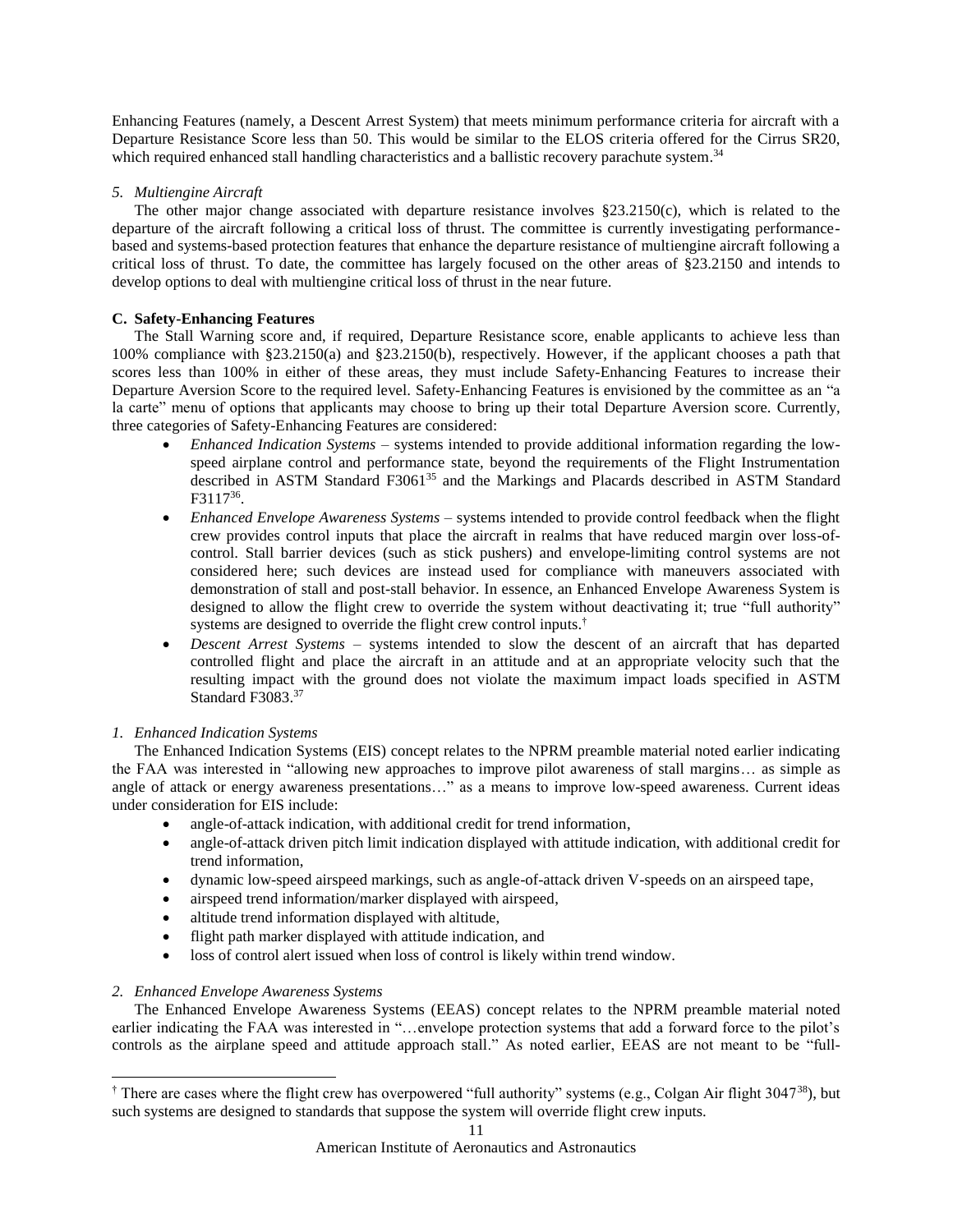authority" systems, but rather systems that provide control feedback that can be overridden by the flight crew as loss of control margins are reduced. This is explained as the "H-Metaphor" in NASA-sponsored research.<sup>[39](#page-16-13)</sup> Here, the H-Metaphor is likened to a rider on a horse – the horse normally goes where the rider commands it, but as threats are encountered by the horse (e.g., the horse is directed to ride through a dense patch of thorns), the horse resists the rider's commands. The rider may be able to control the horse towards the threat, but with increased control effort. As the threat to the horse increases, so does the resistance of the horse to rider commands.

Similarly, automatic control systems can provide feedback to the user. Yaw dampers have existed for the rudder control for many different aircraft for decades. Many modern aircraft are equipped with two-axis autopilots, and the market has seen recent introduction of products that use autopilots as a mechanism to artificially increase stability as low-speed control margin is reduced. For example, Garmin® announced in 2015 that it was bringing "Electronic Stability and Protection" to systems that utilize the Garmin<sup>®</sup> autopilot.<sup>[40](#page-16-14)</sup> More recently, manufacturers have investigated digital engine controls that may result in autothrottle systems coming to the light aircraft market (such devices are prevalent in today's large aircraft market).

The current working hypothesis for generating "points" for EEAS is to apply a point value to the control axis associated with the EEAS systems (pitch, roll, yaw, thrust). Additionally, standards are in development that describe the amount of feedback (force) and activation criteria for each of these control axes.

#### *3. Descent Arrest Systems*

Although Descent Arrest Systems (DAS) are not explicitly mentioned in the NPRM or NPA, they have become more popular in the market in the form of whole airframe parachutes. The most notable example in the certified aircraft market is the Cirrus series of aircraft. In the case of the Cirrus SR20, the airframe parachute was a contributing factor in the ELOS decision<sup>[34](#page-16-8)</sup> for relief from §23.221.

As in consideration now, Descent Arrest Systems are largely focused on development of standards for aircraft equipped with airframe parachutes, drawing from the ELOS argument for the Cirrus SR20. Namely, the ELOS was granted partially on the basis of the altitude loss associated with parachute deployment and aircraft deceleration being less than or equal to the altitude loss associated with typical light aircraft spin recoveries. Notably, the altitude loss for these systems (and for spin recovery) typically exceeds the altitude of aircraft in a traffic pattern, which is where a number of LOC accidents occur. Hence, minimal safety credit is given for DAS that have large altitude loss. However, the committee is considering a "sliding scale" to encourage development of DAS concepts that result in less altitude loss during deployment to full steady-state operation. Overall, just like the other Safety-Enhancing Features, the DAS cannot be the only mechanism in place to mitigate LOC accidents.

#### *4. Scoring*

As with the Stall Warning score and Departure Resistance score, the Safety Enhancing Features score is capped to ensure that applicants are required to install multiple layers of defenses, in line with the Reason model of protection described earlier. Currently, one proposed idea is to place a "cap" of approximately 40 points each on the three categories of Safety-Enhancing Features (EIS, EEAS, and DAS). This means that, theoretically, an applicant could make up 120 points with "perfect" systems in all three categories.

Additionally, the individual point values for each "a la carte" system are much lower than the baseline thresholds associated with Stall Warning and Departure Resistance, largely because the efficacy of such systems has not been rigorously established as a mitigation for loss of control. As history with these systems evolves, the individual point values assigned to various systems may increase.

Finally, in an effort to retain the value of Non-Required Safety-Enhancing Equipment (NORSEE) currently allowed by the  $FAA<sub>1</sub><sup>41</sup>$  $FAA<sub>1</sub><sup>41</sup>$  $FAA<sub>1</sub><sup>41</sup>$  the same type of equipment noted as Safety-Enhancing Equipment may continue to be installed via NORSEE if it is not used to generate credit for the Departure Aversion Score. The NORSEE policy allows for such equipment to be installed if it can be shown to "do no harm" to existing equipment. This is a lower bar than would be allowable for the same equipment if it were to be used for credit for the Departure Aversion score, since it would make the equipment "required" for compliance with §23.2150.

#### **D. Notional Implementation**

To illustrate how the Departure Aversion approach might be used, a few notional aircraft are brought through the process. These notional aircraft are based on the four aircraft tested as part of NASA's spin resistance program. These aircraft were representative of types of aircraft produced in the United States at the time, but were individually modified for use as test aircraft by NASA. These modifications included accommodations for test equipment, and later changes to incorporate spin-resistance technology concepts. Initially, however, these aircraft were tested with no spin-resistance technologies incorporated, in particular to establish the spin tendency of the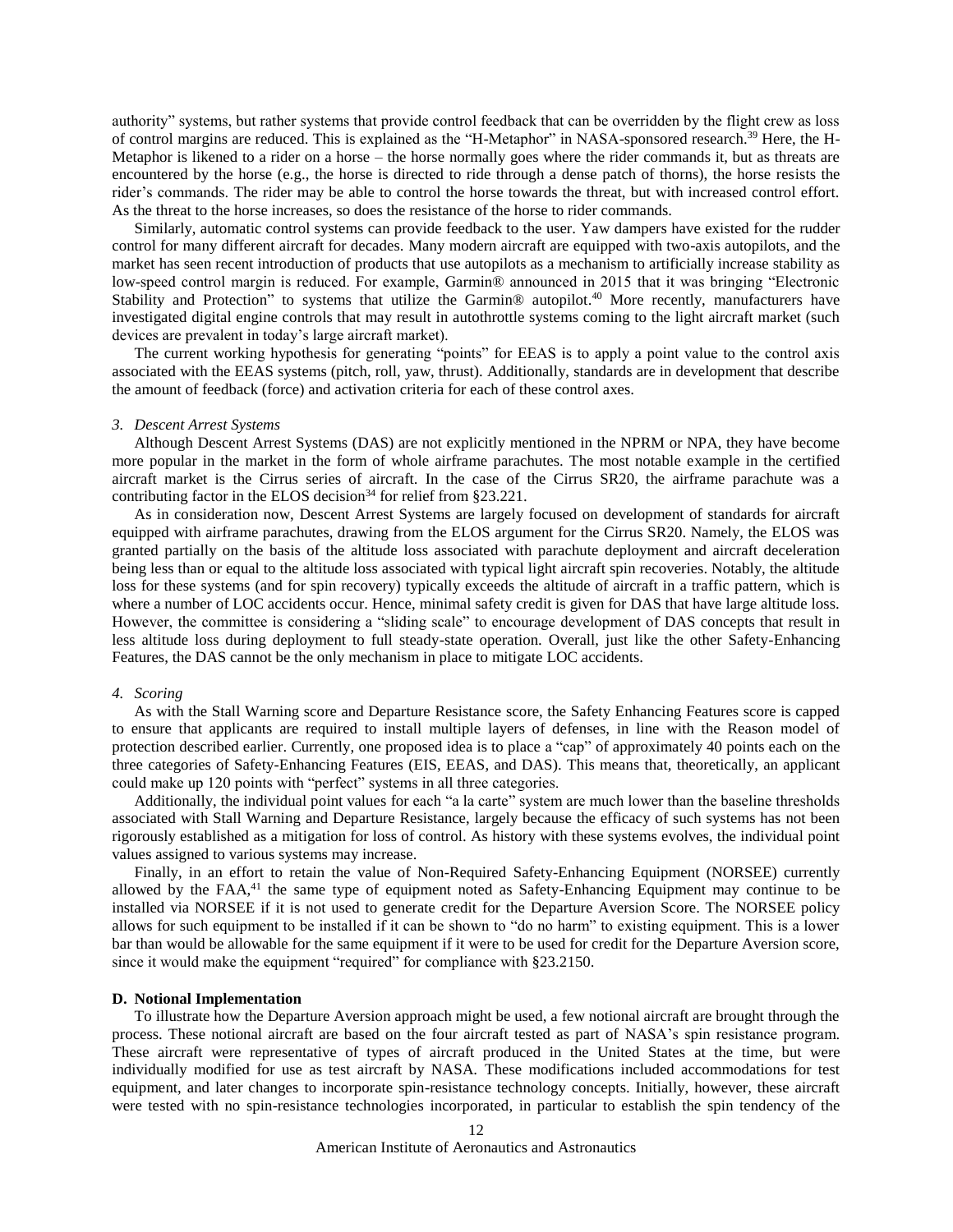aircraft with pro-spin controls. The four experimental aircraft are described in [Table 2.](#page-12-0) Note that the aircraft designations, while similar to aircraft manufactured at that time, are all appended with "X" to denote that these were experimental modifications of aircraft. The number of passengers is listed instead of number of seats, since the number of passengers is used to define the "Level" that would be assigned in today's §23.2005 (all aircraft have an additional seat for the minimum flight crew – in these cases, one pilot). Spin entry frequency of the original aircraft prior to spin-resistance modification is shown as "Orig. Spin Frequency," and spin entry frequency after the application of the spin reduction technology is shown as "Mod. Spin Frequency." The Departure Aversion points requirement is based on [Figure 2,](#page-6-0) assuming all aircraft use Alternative 2 to meet §23.2150(b).

<span id="page-12-0"></span>

| <b>Designation</b>          | $AA-1X$ | $C-23X$ | <b>PA-28RX</b> | $C-172X$ |
|-----------------------------|---------|---------|----------------|----------|
| <b>Orig. Spin Frequency</b> | 96%     | 98%     | 83%            | 59%      |
| <b>Mod. Spin Frequency</b>  | 0%      | 5%      | 5%             | $0\%$    |
| <b>No. of Passengers</b>    |         |         | 3              |          |
| §23.2005 Level              |         |         |                |          |
| $S_{DA}$ "Points" Req'd     | 150     | 200     | 200            | 200      |

**Table 2. Experimental Aircraft Used in NASA Spin Resistance Testing (adapted from Ref. [16\)](#page-15-15)**

To determine the Departure Aversion score of these aircraft in an unmodified state, it is necessary to assign point values to various features associated with Stall Warning, as well as to maneuvers associated with the Alternative 2 Maneuver Matrix. Notional point values for different Stall Warning systems, based on the options from [Table 1,](#page-7-0) are given below in [Table 3.](#page-12-1) Note that this scoring system assumes that any system beyond the first system gets only half credit, and, as mentioned earlier, the total available score is capped at 100. Also, for now, this analysis will assume that only one system of a given sensory path can be installed (e.g., no credit for constant tone + synthetic voice).

<span id="page-12-1"></span>

| <b>Sensory Path</b> | <b>Description</b>                                   | <b>Points</b> |
|---------------------|------------------------------------------------------|---------------|
| Aural               | Constant tone                                        | 50            |
| Aural               | Interrupted tone                                     | 60            |
| Aural               | Synthetic voice                                      | 70            |
| <b>Tactile</b>      | Seat vibration                                       | 50            |
| <b>Tactile</b>      | Yoke or stick vibration                              | 90            |
| <b>Visual</b>       | Visual indication independent of pilot focus         | 25            |
| <b>Visual</b>       | Visual indication in primary field of view           | 10            |
| (All)               | Credit for each system beyond first system installed | 50%           |
| (All)               | Maximum score (no matter how many installed)         | 100           |

The types of maneuvers discussed in Section IV.B of this paper can help determine the number of maneuvers in the Alternative 2 Maneuver Matrix. Assumptions are that all aircraft have three flap positions (clean, intermediate, and full), aircraft with retractable gear (PA-28RX) are tested with gear down in all but the flaps clean configuration, and the configurations are tested power-on and power-off at the most adverse CG position and weight. The uncoordinated maneuvers are conducted in left and right turns, with the ball inside and outside of the turn. The sustained control abuse maneuvers include both neutral aileron and aileron opposite to the rudder. With these assumptions, the total number of maneuvers for these aircraft is  $N_M = 90$ . This results in  $X_{resist} = 100/90 = 1.11$ per maneuver. If the aircraft cannot pass the resistance criteria, but can recover from the ensuing departure, it receives 1/3 the credit, resulting in a "point" value for enhanced recovery  $X_{recov} = 1.11/3 = 0.37$  per maneuver. Note that these are very similar to the maneuvers required by  $\S 23.221(a)(2)$ , though the degree of sustained control above may be tailored such that these are not full spin-entry inputs, but rather a modified forward slip during stall for the opposite ailerons. A summary of the notional maneuver categories is given in [Table 4.](#page-13-0)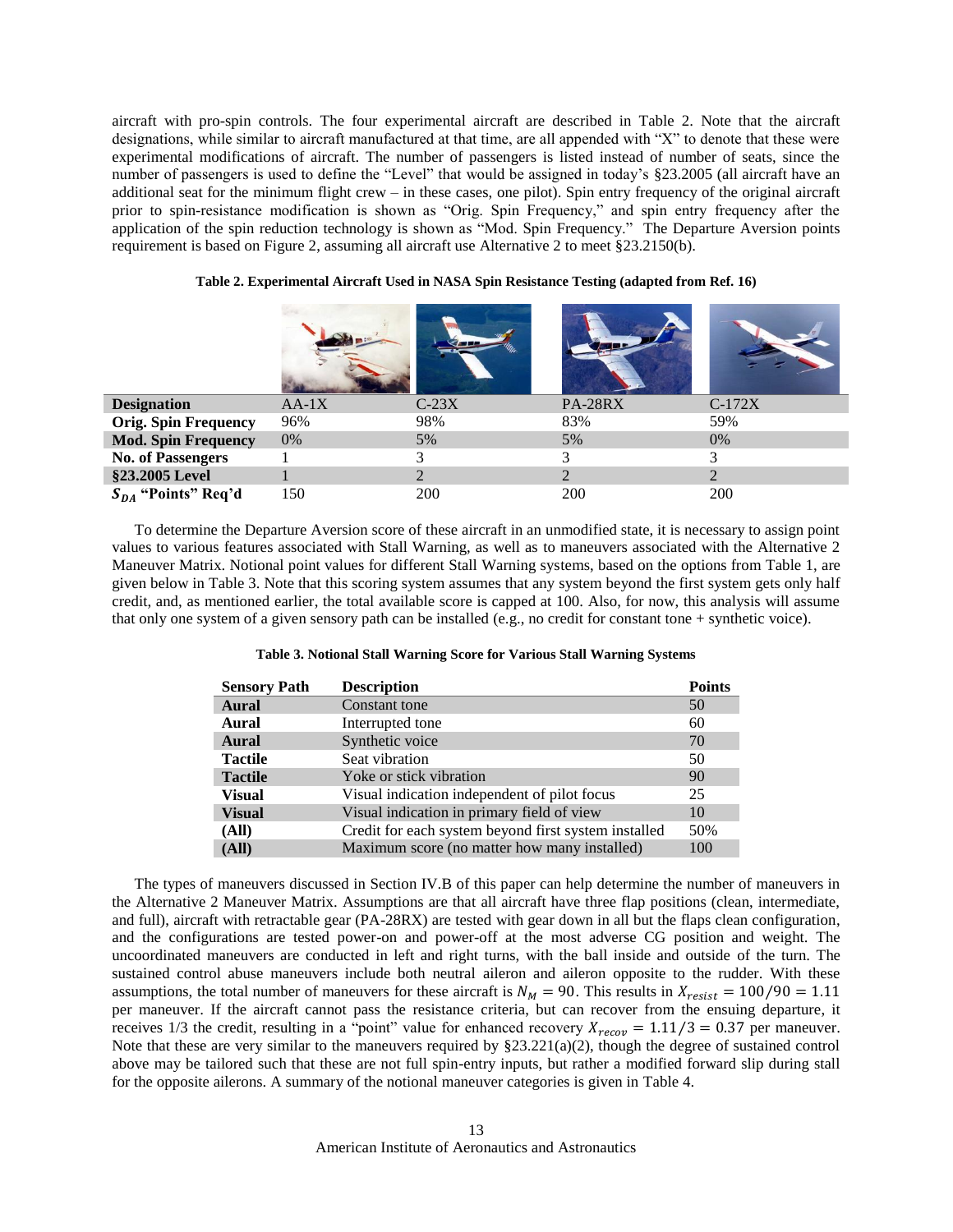<span id="page-13-0"></span>

| <b>Maneuver Type</b>                                 | Number |
|------------------------------------------------------|--------|
| Power-off, coordinated lateral controllability       | 3      |
| Power-on, coordinated lateral controllability        | 3      |
| Power-off, wings-level uncoordinated stalls          | 6      |
| Power-on, wings-level uncoordinated stalls           | 6      |
| Power-off, turning uncoordinated stalls              | 12     |
| Power-on, turning uncoordinated stalls               | 12     |
| Power-off, accelerated turning uncoordinated stalls  | 12     |
| Power-on, accelerated turning uncoordinated stalls   | 12     |
| Power-off, sustained control abuse, neutral aileron  | 6      |
| Power-on, sustained control abuse, neutral aileron   | 6      |
| Power-off, sustained control abuse, opposite aileron | 6      |
| Power-on, sustained control abuse, opposite aileron  | 6      |
| <b>Total</b>                                         | 90     |
|                                                      |        |

**Table 4. Notional Summary of Alternative 2 Maneuver Matrix**

All of the unmodified aircraft are assumed to have a traditional single-tone stall warning horn, for a stall warning score of  $S_W = 50$  per [Table 3.](#page-12-1) Though it is difficult to make an assumption regarding the disposition of maneuvers for each unmodified aircraft, a number of assumptions are made for the sake of an initial evaluation. First, the unmodified aircraft are assumed to be able to meet the full resistance criteria for the six coordinated lateral controllability maneuvers, given that these are slight enhancements to the controllability demonstrations seen in the variant of 23.201 that was in force when these aircraft were certified. The unmodified aircraft are otherwise assumed to resist the remaining 84 maneuvers according to the complement of spin frequency rate (e.g,  $1 - f_s$ ). A final assumption is made that the maneuvers that result in a departure all result in a recovery to the enhanced spin recovery criteria, which may be optimistic. Hence, the Departure Resistance Score will be:  $S_{DR} = [6 + (1$  $f_s$ )] $X_{resist}$  + 84 $f_sX_{recov}$ , where  $f_s$  is the Spin Frequency from [Table 2.](#page-12-0) Under this notional system, the aircraft described in [Table 2](#page-12-0) will achieve the scores shown in [Table 5.](#page-13-1)

| Table 5. Notional Scores of Aircraft Used for NASA Spin Resistance Program |  |  |  |  |  |
|----------------------------------------------------------------------------|--|--|--|--|--|
|----------------------------------------------------------------------------|--|--|--|--|--|

<span id="page-13-1"></span>

| Aircraft                      | $AA-1X$           | $C-23X$         | <b>PA-28RX</b>             | $C-172X$          |
|-------------------------------|-------------------|-----------------|----------------------------|-------------------|
| $S_W$                         | 50                | 50              | 50                         | 50                |
| $S_{DR}$ , original           | 38.7              | 38.8            | 49.0                       | 59.1              |
| $S_{DR}$ , with modifications | 100.0             | 92.6            | 92.6                       | 100.0             |
| $S_{DA}$ , original           | 88.7/150 req'd    | 88.8/200 req'd  | 99.0/200 req'd             | $109.1/200$ req'd |
| $S_{DA}$ , with modifications | $150.0/150$ req'd | 142.6/200 req'd | $142.6/200 \text{ reg'} d$ | $150/200$ req'd   |

Per these estimates, none of the unmodified aircraft would meet the Departure Aversion criteria, and the modified AA-1X tested by NASA with the spin resistance modifications (leading edge cuffs) would just barely meet the criteria (note that this is a Level 1 aircraft, so it has a lower score requirement). Also, the average Stall Warning score for all aircraft is 50, and the average Departure Resistance score is 46.4. Both of these values are close to the desire to have today's status quo be around 50 points for both categories.

The unmodified aircraft have a Departure Aversion score deficit ranging from 61.3 to 111.2, and the spinresistant aircraft have a deficit ranging from 0.0 to 80.6. In all cases, up to 50 additional points could be added by installing better stall warning systems. If the horn in all aircraft were augmented with a stick shaker, then, per the rules in [Table 3,](#page-12-1) each aircraft would receive a maximum score for Stall Warning (90 points for the tactile yoke or stick vibration, plus  $50 \times \frac{1}{2} = 25$  points for the aural constant tone, capped at 100 per the notional rules). Eliminating the horn and installing a synthetic voice system along with some sort of cockpit-mounted visual indication would yield 75 points (70 + 10  $\times$  ½). The specific combination is up to the applicant and likely guided by cost and ease of installation. Assuming that most applicants select a path that brings  $S_{SW}$  to 100, the Departure Aversion score deficit would range from 11.3 to 61.2 for the aircraft without the NASA spin resistance features, and 0 to 7.4 points for the aircraft with these features. This deficit is well within the upper limits of the envisioned point values for the Safety-Enhancing Features (capped at 40 for EIS, 40 for EAS, and 40 for DAS, noting that DAS would likely be substantially lower with today's technology). For example, if each applicant installed EIS systems that included dynamic airspeed markings at a notional 10 points and an angle-of-attack indicator at a notional 5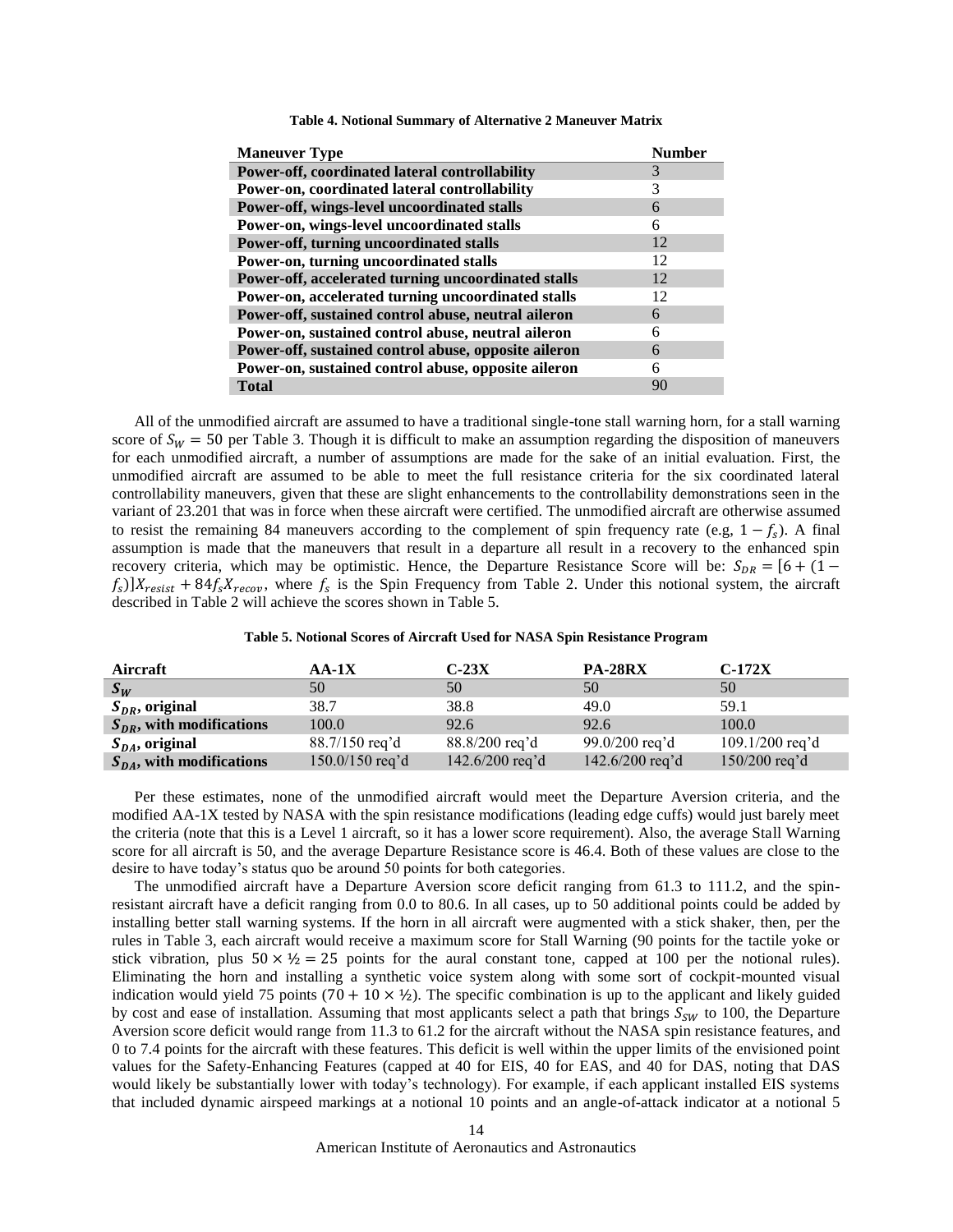points, they would have an EIS score of 15. An additional notional 10 points per control axis of an EEAS would bring 20 points for a two-axis autopilot that used an H-Metaphor approach for control feedback. This brings the combined Safety Enhancing Features score to 35 points, which would be nearly enough for several of the unmodified aircraft with better Stall Warning.

These notional results do not indicate that applicants would be forced to add the NASA spin resistance technology to their aircraft, at least not to the same extremes as applied to the example aircraft. For example, the Columbia 300, referenced earlier, would have a very high Departure Resistance Score, though it would not reach a full 100 points in this area. With increased stall warning, and a modest increase in Enhanced Indication, such an aircraft would likely reach the 200-point threshold required for non-aerobatic, single-engine Level 2 aircraft.

## **V. Conclusions**

Inflight loss of control is a vexing problem that has remained a consistent accident category for light aircraft for decades. Recent changes to the certification rules for light aircraft, namely 14 CFR Part 23 in the United States and CS-23 in Europe, have targeted this category of accidents by requiring enhanced stall warning and post-stall characteristics. These rule changes also recognize that the requirement for demonstration of spin recovery in certification programs does not provide a benefit commensurate with the associated cost. In most cases, departure from controlled flight occurs at altitudes that preclude proper recovery action. The FAA and EASA guidance shifts the focus from recovery towards (1) providing the pilot with greater warning for an impending LOC situation, and (2) providing controllability for more time after a stall to allow a pilot to take proper action prior to a full departure.

At the same time, the revised certification rules have moved away from prescriptive requirements and towards performance-based standards. In so doing, the FAA and EASA are enabling a faster adoption of new technologies, along with a more flexible approach for establishing means of compliance. This allows consensus organizations, such as ASTM International Committee F44 on General Aviation, to develop means of compliance that meet the performance-based intent of the certification rules in a way that is responsive and flexible to their members (who represent regulators, users, and producers).

As part of this effort, a new method is being developed to respond to the new FAA and EASA rules regarding departure from controlled flight. This approach, dubbed Departure Aversion, uses a point-based scale that allows for multiple combinations of options, while retaining the core desires of the regulators to increase requirements in the area of stall warning and handling characteristics in departure-prone situations. Departure Aversion uses a layered approach that assumes that faults will continue to occur, and that the system is able to catch these faults prior to becoming accidents through multiple, different defenses. This is similar to the design of high-reliability systems.

The Departure Aversion approach focuses on the key areas of Stall Warning and Departure Resistance by leveraging data from FAA and NASA research programs on stalls, spins, and spin resistance. However, it does not specify a pure pass/fail based maneuver system, but rather it allows for "corners of the envelope" to remain uncovered if the overall, holistic aversion to departure from controlled flight is increased. By placing upper and lower limits on points for individual contributing factors, Departure Aversion forces a layered defense.

Furthermore, the Departure Aversion approach seizes on recent technology developments in Safety-Enhancing Features. Previously, such equipment would only be installed in experimental category aircraft, or through NORSEE provisions. Now, it is possible to get "certification credit" for §23.2150 through the Departure Aversion approach for these types of systems. They are not required, but if necessary, they can be used by an applicant.

Though the committee is still balloting the details of the Departure Aversion approach, a notional, but plausible, set of "point" values was devised by the author and compared to aircraft tested as part of the NASA/FAA/GAMA spin resistance programs in the 1980s. The result of this analysis showed that the aircraft tested as part of that exercise were indeed deficient in terms of meeting the new standard, but they each had plausible paths to meet the new standard. This shows that the safety goals are likely achievable using the Departure Aversion approach, without a prohibitive cost or effort increment. Furthermore, by allowing multiple different paths to compliance, applicants can select the most cost-effective approach, rather than following one or a few prescribed mechanisms.

There is much work that still needs to be done. Multiple different mechanisms are being debated amongst the consensus standards committees today regarding compliance with FAA and EASA rules for stall warning and departure characteristics, and usable standards will be necessary by the time the new rules become active in August 2017. More effort will be needed to help craft the standards that address these rules, and they will be far from perfect. As manufacturers develop solutions, preferred routes and potential "loopholes" will likely be discovered. These must be addressed systematically, with data from relevant research programs and applications. The various systems described in this paper are excellent candidates for future investigation in the context of LOC mitigation, and this represents a ripe area of research for improved aviation safety.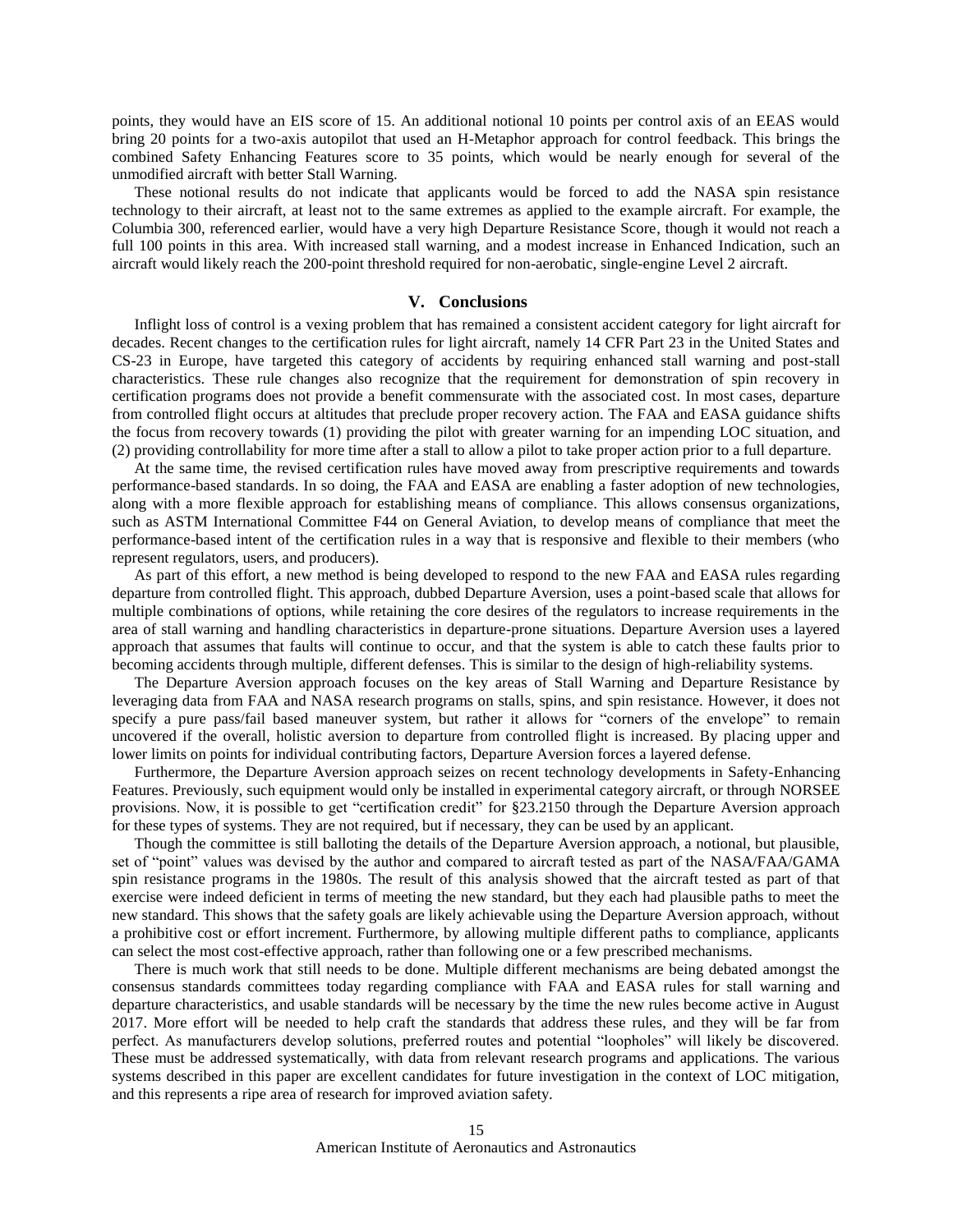## **Acknowledgments**

NASA's presence on this committee is funded through the Aeronautics Systems Analysis Branch and Systems Analysis & Concepts Directorate of NASA's Langley Research Center. The author is grateful for NASA's support of this effort to improve aviation safety. The author wishes to thank Paul Stough for his correspondence regarding NASA's general aviation spin testing program through the 1990s. Mr. Stough's experience and insights were exceptionally valuable during the creation of alternatives described in this paper. The author also wishes to thank Lowell Foster of the FAA for providing valuable insight regarding the recent FAA rulemaking efforts related to the revision of 14 CFR Part 23. Finally, the extensive experience of the ASTM International Committee F44 on General Aviation, especially those on the F44.20 Flight Characteristics subcommittee, have been instrumental in the development of this approach.

#### <span id="page-15-4"></span>**References**

- <span id="page-15-0"></span>1. "Revision of Airworthiness Standards for Normal, Utility, Acrobatic, and Commuter Category Airplanes," Federal Aviation Administration Notice of Proposed Rulemaking, Federal Register, 81:49 pp. 13451-13528, 14 March 2016.
- <span id="page-15-1"></span>2. "Reorganisation of CS-23," European Aviation Safety Agency Notice of Proposed Amendment 2016-05, 23 June 2016.
- <span id="page-15-2"></span>3. "Committee F44 on General Aviation Aircraft," ASTM International, [https://www.astm.org/COMMITTEE/F44.htm,](https://www.astm.org/COMMITTEE/F44.htm) accessed 13 October 2016.
- <span id="page-15-3"></span>4. "25th Joseph T. Nall Report: General Aviation Accidents in 2013," Aircraft Owner's and Pilot's Association Air Safety Institute, Frederick, MD, 2016.
- <span id="page-15-23"></span>5. "Approach and Landing & Departure and En-Route," General Aviation Joint Steering Committee Loss of Control Working Groups, 29 October 2014.
- <span id="page-15-5"></span>6. "Revision of Airworthiness Standards for Normal, Utility, Acrobatic, and Commuter Category Airplanes," Federal Aviation Administration Final Rule, Federal Register, 81:251 pp. 96572-96701, 30 December 2016.
- <span id="page-15-6"></span>7. "Certification Specifications for Normal-Category Aeroplanes," CS-23, Amendment 5, European Aviation Safety Agency, 29 March 2017.
- <span id="page-15-7"></span>8. "Light-Sport Aircraft Airworthiness Certification: Special Considerations for Special Airworthiness Certificates," Federal Aviation Administration, Airworthiness Certification Branch, AIR-230, 8 July 2013.
- <span id="page-15-8"></span>9. "Certification Specifications and Acceptable Means of Compliance for Light Sport Aeroplanes," CS-LSA, Amendment 1, European Aviation Safety Agency, 29 July 2013.
- <span id="page-15-9"></span>10. "Committee F37 on Light Sport Aircraft, ASTM International, [https://www.astm.org/COMMITTEE/F37.htm,](https://www.astm.org/COMMITTEE/F37.htm) accessed 13 October 2016.
- <span id="page-15-10"></span>11. "Recommendations for increasing the safety of small general aviation airplanes certificated to 14 CFR part 23," Report from the 14 CFR Part 23 Reorganization Aviation Rulemaking Committee, Federal Aviation Administration, 5 June 2013.
- <span id="page-15-11"></span>12. "Standard Specification for Low-Speed Flight Characteristics of Aeroplanes," F3180/F3180M-16, ASTM International, March 2016.
- <span id="page-15-12"></span>13. "Special Study: General Aviation Stall/Spin Accidents, 1967-1969," National Transportation Safety Board, Report NTSB-AAS-72-8, 13 September 1972.
- <span id="page-15-13"></span>14. D. R. Ellis, "A Study of Lightplane Stall Avoidance and Suppression," U.S. Department of Transportation, Federal Aviation Administration, Report FAA-RD-77-25, February 1977.
- <span id="page-15-14"></span>15. R. J. Ontiveros, "Experimentation and Evaluation of Improved Stall Warning Equipment," U.S. Department of Transportation, Federal Aviation Administration, Report NA-69-35 (DS-69-15), December 1969.
- <span id="page-15-15"></span>16. H. P. Stough III, D. J. DiCarlo, "Spin Resistance Development for Small Airplanes – A Retrospective," SAE 2000-01-1691, GA Technology 2000 Conference, Wichita, KS, 9-11 May 2000.
- <span id="page-15-16"></span>17. Code of Federal Regulations, Title 14 (Aeronautics and Space), Chapter I (Federal Aviation Administration, Department of Transportation), Subchapter C (Aircraft), Part 23, (Airworthiness Standards: Normal, Utility, Acrobatic, and Commuter Category Airplanes), Amendment 62, U.S. Government Publishing Office, 31 January 2012.
- <span id="page-15-17"></span>18. C. E. Arnold, "Spin Resistant Airplane Certification Issues," SAE 87-1849, 1988.
- <span id="page-15-18"></span>19. "Experiments Result in Safer, Spin-Resistant Aircraft," NASA Spinoff 2013, National Aeronautics and Space Administration, Office of the Chief Technologist, 2013.
- <span id="page-15-19"></span>20. "Certification Specifications for Very Light Aeroplanes," CS-VLA, Amendment 1, European Aviation Safety Agency, 5 March 2009.
- <span id="page-15-20"></span>21. "FAA Regulations," Federal Aviation Administration, [http://www.faa.gov/regulations\\_policies/faa\\_regulations/,](http://www.faa.gov/regulations_policies/faa_regulations/) accessed 13 October 2016.
- <span id="page-15-21"></span>22. Type Certificate Data Sheet A00003SE, Revision 27, Department of Transportation, Federal Aviation Administration, 22 June 2016.
- <span id="page-15-22"></span>23. Type Certificate Data Sheet A00009CH, Revision 20, Department of Transportation, Federal Aviation Administration, 27 June 2016.
- <span id="page-15-24"></span>24. J. Reason, "Human error: models and management," *British Medical Journal*, 320:768-770, 2000.
- <span id="page-15-25"></span>25. "Human Error – Systemic Model," Human Factors Awareness Course, Federal Aviation Administration, [http://www.hf.faa.gov/webtraining/teamperform/teamcrm009.htm,](http://www.hf.faa.gov/webtraining/teamperform/teamcrm009.htm) accessed 8 May 2017.

American Institute of Aeronautics and Astronautics